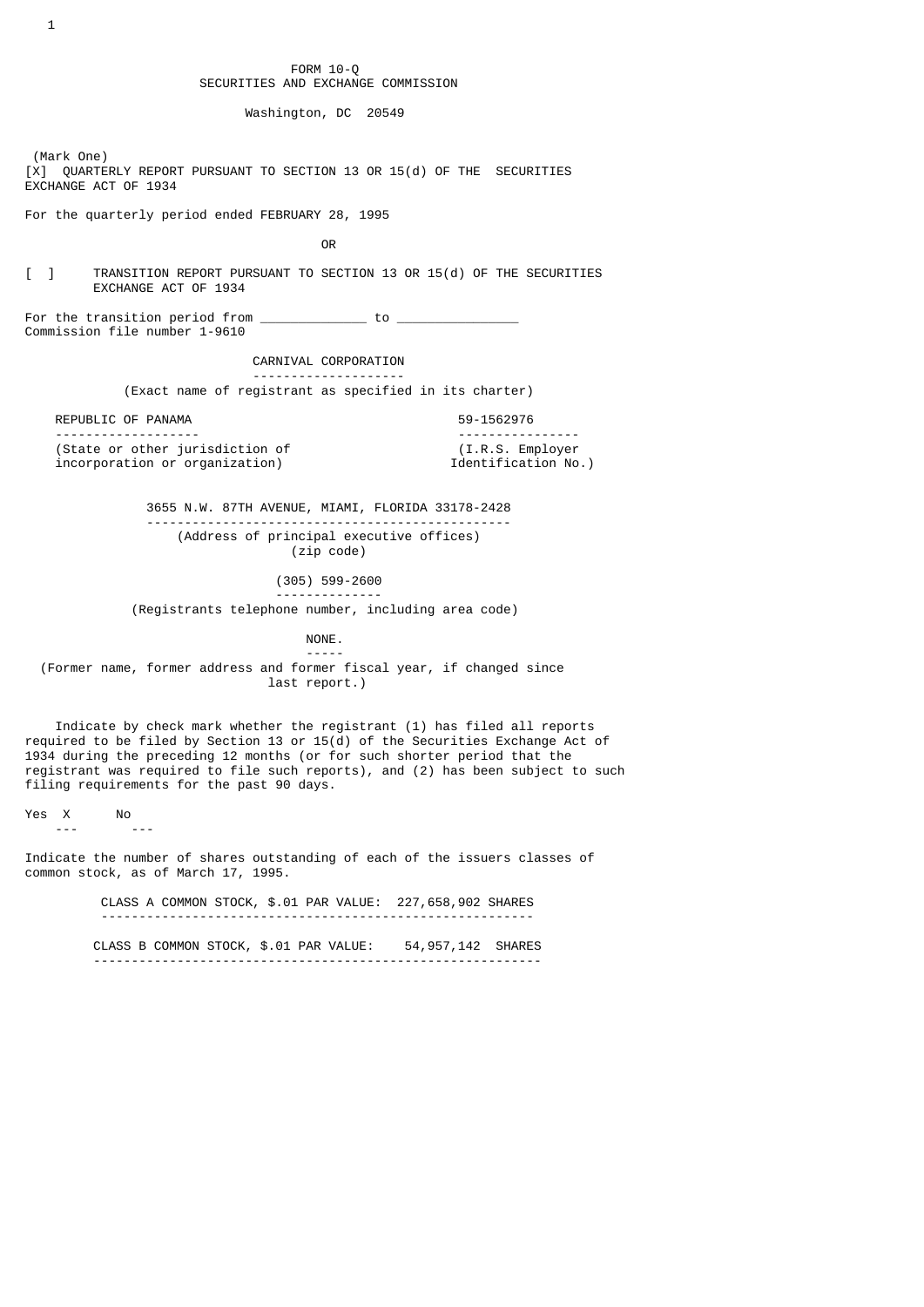# I N D E X ---------

#### PART I. FINANCIAL INFORMATION

|         | ITEM 1: Financial Statements<br>Consolidated Balance Sheets -<br>February 28, 1995 and November 30, 1994 |               |
|---------|----------------------------------------------------------------------------------------------------------|---------------|
|         | Consolidated Statements of Operations -<br>Three Months Ended February 28, 1995<br>and February 28, 1994 | $\mathcal{P}$ |
|         | Consolidated Statements of Cash Flows -<br>Three Months Ended February 28, 1995<br>and February 28, 1994 | 3             |
|         | Notes to Consolidated Financial Statements                                                               | 4             |
| ITEM 2: | Management's Discussion and Analysis of<br>Financial Condition and Results of Operations                 |               |

# PART II. OTHER INFORMATION

ITEM 6: Exhibits and Reports on Form 8-K 10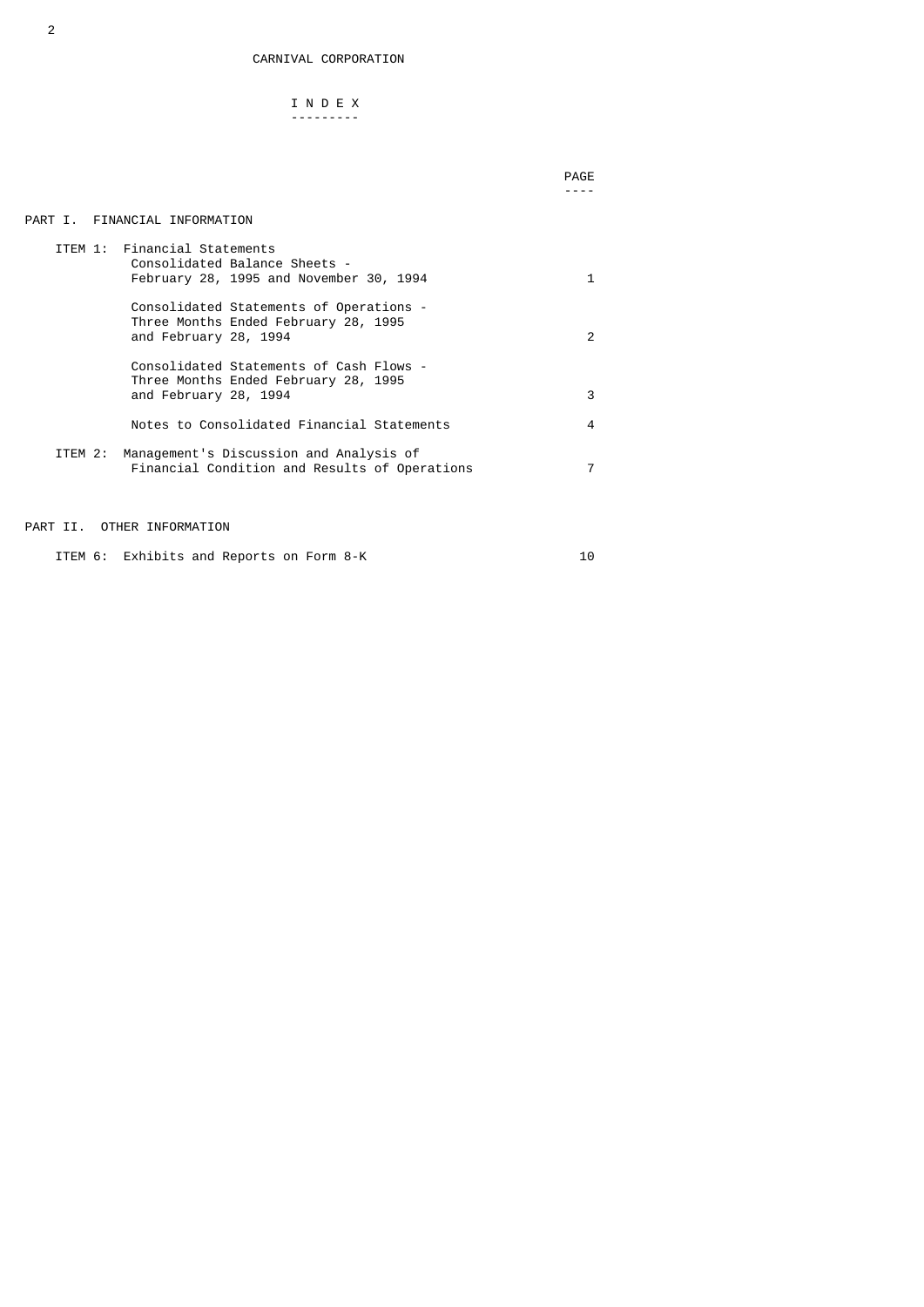### PART I. FINANCIAL INFORMATION<br>ITEM 1: FINANCIAL STATEMENTS FINANCIAL STATEMENTS

# CARNIVAL CORPORATION

# CONSOLIDATED BALANCE SHEETS (in thousands, except per share data)

| <b>ASSETS</b>                                                                                                       | 1995                                               | February 28, November 30,<br>1994 |
|---------------------------------------------------------------------------------------------------------------------|----------------------------------------------------|-----------------------------------|
|                                                                                                                     | $\omega$ is $\omega$ in                            | $\sim$ $\sim$ $\sim$ $\sim$       |
| <b>CURRENT ASSETS</b>                                                                                               |                                                    |                                   |
| Cash and cash equivalents                                                                                           | \$<br>49,710                                       | \$54,105                          |
| Short-term investments                                                                                              | 63,920                                             | 70,115                            |
| Accounts receivable                                                                                                 | 28,440                                             | 20,789                            |
| Consumable inventories, at average cost                                                                             | 45,771                                             | 45,122                            |
| Prepaid expenses and other                                                                                          | 61,980                                             | 50,318                            |
| Total current assets                                                                                                | 249,821                                            | 240,449                           |
|                                                                                                                     |                                                    |                                   |
| PROPERTY AND EQUIPMENT--at cost, less                                                                               |                                                    |                                   |
| accumulated depreciation and amortization                                                                           | 3,095,674                                          | 3,071,431                         |
| OTHER ASSETS                                                                                                        |                                                    |                                   |
| Goodwill, less accumulated amortization of \$43,055 in                                                              |                                                    |                                   |
| 1995 and \$41,310 in 1994                                                                                           | 231,808                                            | 233,553                           |
| Long-term notes receivable                                                                                          | 77,223                                             | 76,876                            |
| Investments in affiliates and other assets                                                                          | 49,499                                             | 47, 514<br>-------------          |
|                                                                                                                     | <u> - - - - - - - - - - - - - -</u><br>\$3,704,025 | \$3,669,823                       |
|                                                                                                                     | =============                                      | $=$ =============                 |
|                                                                                                                     |                                                    |                                   |
| LIABILITIES AND SHAREHOLDERS' EQUITY                                                                                |                                                    |                                   |
| CURRENT LIABILITIES                                                                                                 |                                                    |                                   |
| Current portion of long-term debt                                                                                   | \$<br>87,186                                       | \$84,644                          |
| Accounts payable                                                                                                    | 85,173                                             | 86,750                            |
| Accrued liabilities                                                                                                 | 108,621                                            | 114,868                           |
| Customer deposits                                                                                                   | 281,702                                            | 257,505                           |
| Dividends payable                                                                                                   | 21, 196                                            | 21,190                            |
|                                                                                                                     | <u> - - - - - - - - - - - - - -</u>                | . <u>.</u>                        |
| Total current liabilities                                                                                           | 583,878                                            | 564,957                           |
|                                                                                                                     | .                                                  | <u>.</u>                          |
| LONG-TERM DEBT                                                                                                      | 1,013,365                                          | 1,046,904                         |
|                                                                                                                     |                                                    |                                   |
| CONVERTIBLE NOTES                                                                                                   | 115,000                                            | 115,000                           |
| OTHER LONG-TERM LIABILITIES                                                                                         | 14,023                                             | 14,028                            |
| COMMITMENTS AND CONTINGENCIES (NOTE 5)                                                                              |                                                    |                                   |
|                                                                                                                     |                                                    |                                   |
| SHAREHOLDERS' EQUITY                                                                                                |                                                    |                                   |
| Class A Common Stock; \$.01 par value; one vote per share;                                                          |                                                    |                                   |
| 399,500 shares authorized; 227,658 and 227,575 shares                                                               |                                                    |                                   |
| issued and outstanding                                                                                              | 2,277                                              | 2,276                             |
| Class B Common Stock; \$.01 par value; five votes per share;<br>100,500 shares authorized; 54,957 shares issued and |                                                    |                                   |
| outstanding                                                                                                         | 550                                                | 550                               |
| Paid-in-capital                                                                                                     | 546,464                                            | 544,947                           |
| Retained earnings                                                                                                   | 1,436,945                                          | 1,390,589                         |
| Less-other                                                                                                          |                                                    | (9, 428)                          |
|                                                                                                                     | (8, 477)<br>---------                              |                                   |
| Total shareholders' equity                                                                                          | 1,977,759                                          | 1,928,934                         |
|                                                                                                                     |                                                    |                                   |
|                                                                                                                     | \$3,704,025<br>=============                       | \$3,669,823<br>=============      |
|                                                                                                                     |                                                    |                                   |

The accompanying notes are an integral part of these financial statements.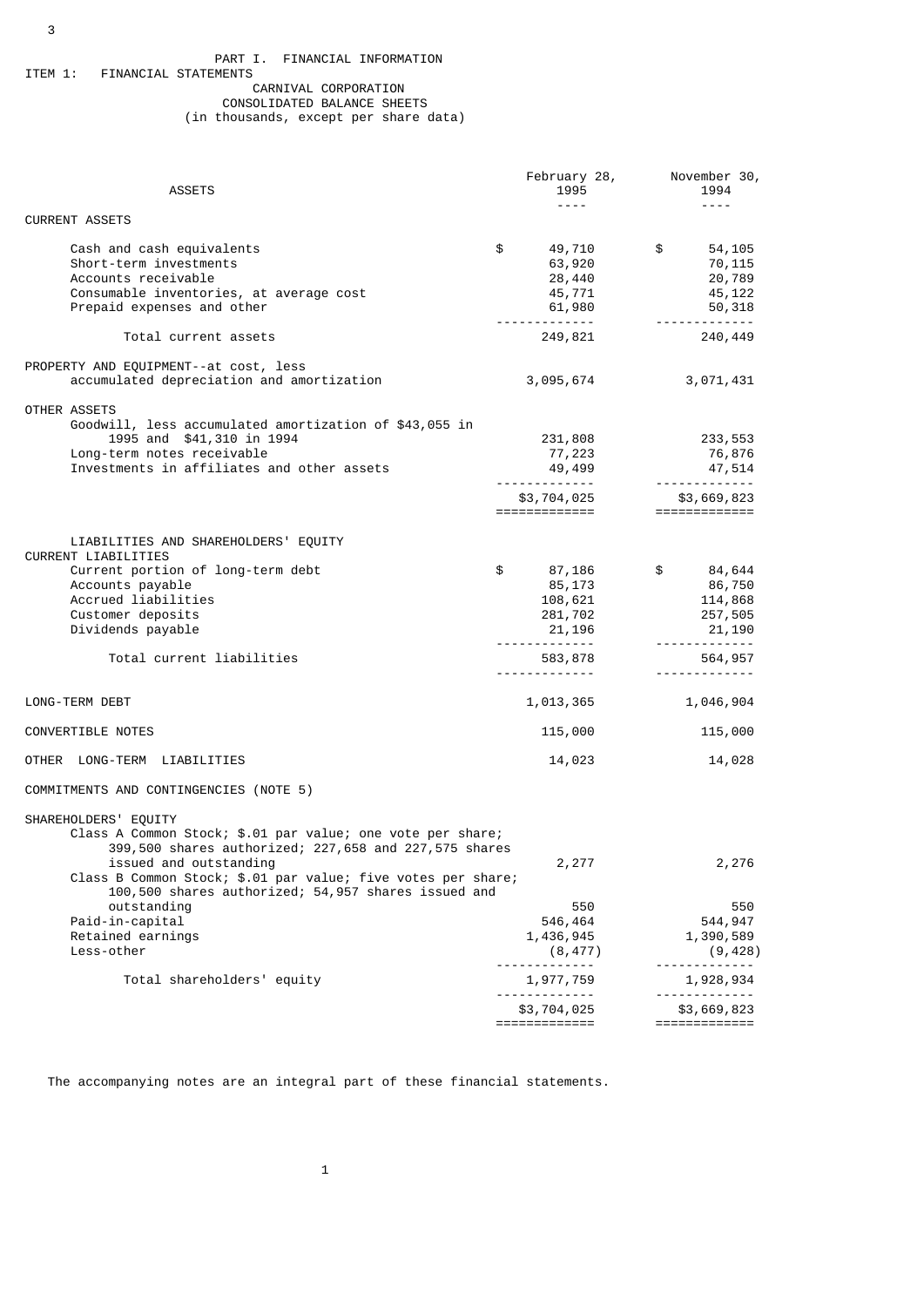### CARNIVAL CORPORATION CONSOLIDATED STATEMENTS OF OPERATIONS (in thousands, except per share data)

|                                                                                                                                            | Three Months Ended February 28,      |                                     |  |
|--------------------------------------------------------------------------------------------------------------------------------------------|--------------------------------------|-------------------------------------|--|
|                                                                                                                                            | 1995<br>----                         | 1994                                |  |
| <b>REVENUES</b>                                                                                                                            | \$419,820                            | \$385,256                           |  |
| <b>COSTS AND EXPENSES</b><br>Operating expenses<br>Selling and administrative<br>Depreciation and amortization                             | 247,229<br>64,175<br>31,504          | 230,271<br>56,476<br>26,496         |  |
|                                                                                                                                            | 342,908                              | 313,243                             |  |
| OPERATING INCOME                                                                                                                           | 76,912                               | 72,013                              |  |
| OTHER INCOME (EXPENSE)<br>Interest income<br>Interest expense, net of capitalized interest<br>Other income (expense)<br>Income tax benefit | 1,999<br>(17, 551)<br>1,362<br>4,830 | 1,989<br>(13, 137)<br>(99)<br>4,285 |  |
|                                                                                                                                            | (9, 360)                             | (6, 962)                            |  |
| NET INCOME                                                                                                                                 | \$67,552<br>==========               | \$65,051<br>==========              |  |
| <b>EARNINGS PER SHARE</b>                                                                                                                  | \$.24<br>==========                  | \$.23<br>==========                 |  |

The accompanying notes are an integral part of these financial statements.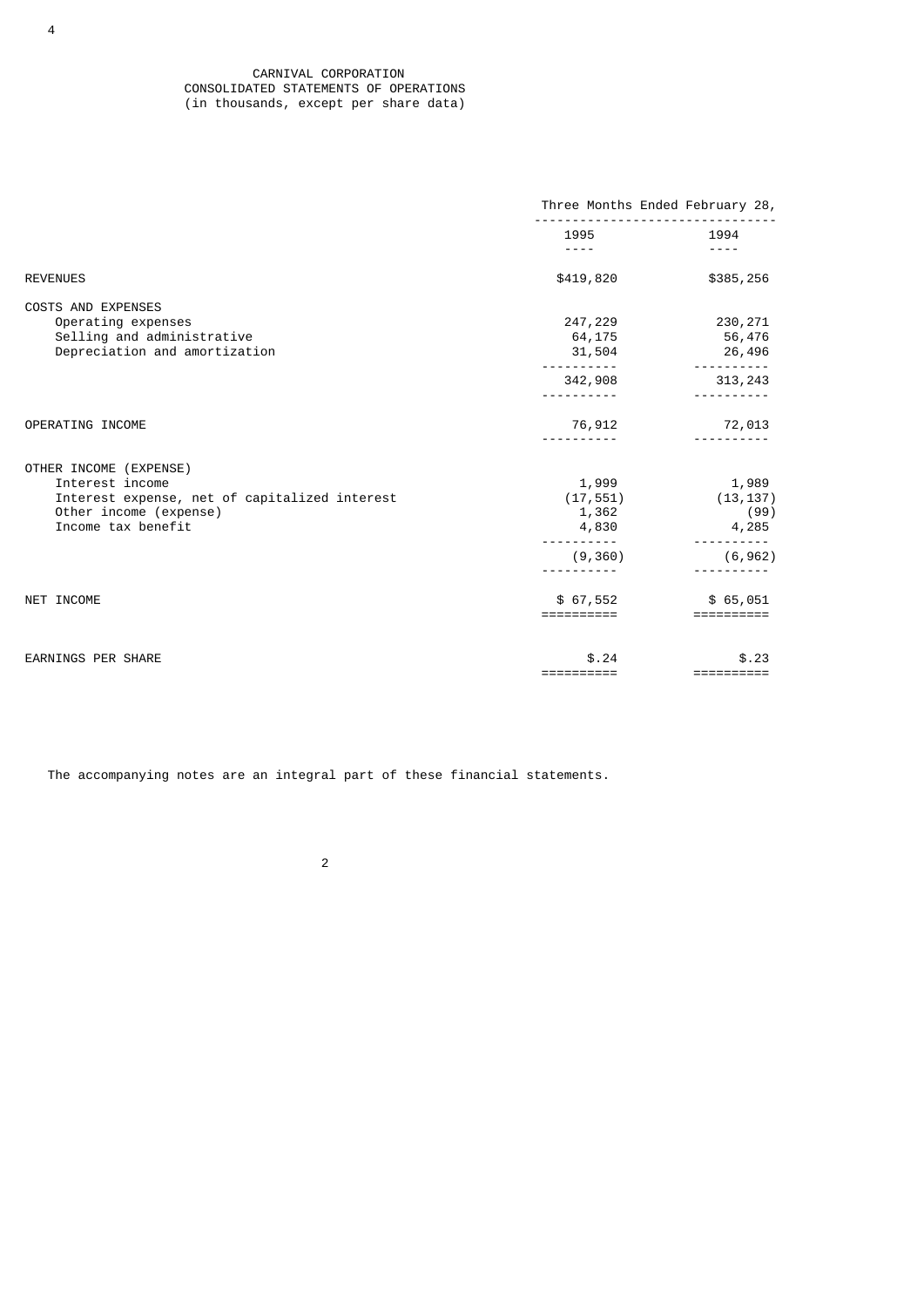CARNIVAL CORPORATION CONSOLIDATED STATEMENTS OF CASH FLOWS (in thousands)

|                                                               | Three Months Ended February 28,                                                                                                                                                                                                         |                                                                                                                                                                                                                                                                                                                                                                                                                                                                                        |  |
|---------------------------------------------------------------|-----------------------------------------------------------------------------------------------------------------------------------------------------------------------------------------------------------------------------------------|----------------------------------------------------------------------------------------------------------------------------------------------------------------------------------------------------------------------------------------------------------------------------------------------------------------------------------------------------------------------------------------------------------------------------------------------------------------------------------------|--|
|                                                               | 1995<br>entere de la provincia del provincia del provincia del provincia del provincia del provincia del provincia de<br>En 1910, en 1910, en 1910, en 1910, en 1910, en 1910, en 1920, en 1920, en 1920, en 1920, en 1920, en 1920, en | 1994<br>$\frac{1}{2}$                                                                                                                                                                                                                                                                                                                                                                                                                                                                  |  |
| OPERATING ACTIVITIES:                                         |                                                                                                                                                                                                                                         |                                                                                                                                                                                                                                                                                                                                                                                                                                                                                        |  |
| Net income                                                    | \$67,552                                                                                                                                                                                                                                | \$65,051                                                                                                                                                                                                                                                                                                                                                                                                                                                                               |  |
| ADJUSTMENTS:                                                  |                                                                                                                                                                                                                                         |                                                                                                                                                                                                                                                                                                                                                                                                                                                                                        |  |
| Depreciation and amortization                                 | 31,504                                                                                                                                                                                                                                  | 26,496                                                                                                                                                                                                                                                                                                                                                                                                                                                                                 |  |
| Other                                                         | 2,009                                                                                                                                                                                                                                   | 6,567                                                                                                                                                                                                                                                                                                                                                                                                                                                                                  |  |
| CHANGES IN OPERATING ASSETS AND LIABILITIES:                  |                                                                                                                                                                                                                                         |                                                                                                                                                                                                                                                                                                                                                                                                                                                                                        |  |
| Increase in receivables<br>Increase in consumable inventories | (7, 854)                                                                                                                                                                                                                                | (5, 293)                                                                                                                                                                                                                                                                                                                                                                                                                                                                               |  |
| Increase in prepaid and other                                 | (649)<br>(11, 662)                                                                                                                                                                                                                      | (1, 441)<br>(4, 888)                                                                                                                                                                                                                                                                                                                                                                                                                                                                   |  |
| (Decrease) increase in accounts payable                       | (1, 577)                                                                                                                                                                                                                                | 7,902                                                                                                                                                                                                                                                                                                                                                                                                                                                                                  |  |
| Decrease in accrued liabilities                               |                                                                                                                                                                                                                                         | (6,099)                                                                                                                                                                                                                                                                                                                                                                                                                                                                                |  |
| Increase in customer deposits                                 | (6, 247)<br>24, 197                                                                                                                                                                                                                     | 26,854                                                                                                                                                                                                                                                                                                                                                                                                                                                                                 |  |
| Net cash provided from operations                             | <u> 22222222</u>                                                                                                                                                                                                                        | 97, 273 115, 149                                                                                                                                                                                                                                                                                                                                                                                                                                                                       |  |
|                                                               | <u> - - - - - - - - - - -</u>                                                                                                                                                                                                           |                                                                                                                                                                                                                                                                                                                                                                                                                                                                                        |  |
| INVESTING ACTIVITIES:                                         |                                                                                                                                                                                                                                         |                                                                                                                                                                                                                                                                                                                                                                                                                                                                                        |  |
| Decrease in short-term investments                            | 6,195                                                                                                                                                                                                                                   |                                                                                                                                                                                                                                                                                                                                                                                                                                                                                        |  |
| Additions to property and equipment, net                      |                                                                                                                                                                                                                                         | 2,760<br>(80,690)                                                                                                                                                                                                                                                                                                                                                                                                                                                                      |  |
| (Increase) decrease in other non-current assets               |                                                                                                                                                                                                                                         |                                                                                                                                                                                                                                                                                                                                                                                                                                                                                        |  |
|                                                               |                                                                                                                                                                                                                                         | $(54, 002)$<br>$(2, 332)$<br>$(2, 332)$<br>$(54, 002)$<br>$(1, 674)$<br>$(2, 332)$                                                                                                                                                                                                                                                                                                                                                                                                     |  |
| Net cash used for investing activities                        |                                                                                                                                                                                                                                         |                                                                                                                                                                                                                                                                                                                                                                                                                                                                                        |  |
|                                                               | (50, 139)<br><u>.</u> .                                                                                                                                                                                                                 | (76, 256)                                                                                                                                                                                                                                                                                                                                                                                                                                                                              |  |
|                                                               |                                                                                                                                                                                                                                         |                                                                                                                                                                                                                                                                                                                                                                                                                                                                                        |  |
| FINANCING ACTIVITIES:                                         |                                                                                                                                                                                                                                         |                                                                                                                                                                                                                                                                                                                                                                                                                                                                                        |  |
| Principal payments of long-term debt<br>Dividends paid        |                                                                                                                                                                                                                                         | $(67, 003)$ (49,919)<br>(19, 764)                                                                                                                                                                                                                                                                                                                                                                                                                                                      |  |
| Proceeds from long-term debt                                  | $(21, 190)$<br>36,000                                                                                                                                                                                                                   | 10,012                                                                                                                                                                                                                                                                                                                                                                                                                                                                                 |  |
| Issuance of common stock                                      | $664$                                                                                                                                                                                                                                   | 946                                                                                                                                                                                                                                                                                                                                                                                                                                                                                    |  |
| Net cash used for financing activities                        | (51, 529)                                                                                                                                                                                                                               | .<br>(58, 725)                                                                                                                                                                                                                                                                                                                                                                                                                                                                         |  |
|                                                               |                                                                                                                                                                                                                                         | $\begin{array}{cccccccccccccc} \multicolumn{2}{c}{} & \multicolumn{2}{c}{} & \multicolumn{2}{c}{} & \multicolumn{2}{c}{} & \multicolumn{2}{c}{} & \multicolumn{2}{c}{} & \multicolumn{2}{c}{} & \multicolumn{2}{c}{} & \multicolumn{2}{c}{} & \multicolumn{2}{c}{} & \multicolumn{2}{c}{} & \multicolumn{2}{c}{} & \multicolumn{2}{c}{} & \multicolumn{2}{c}{} & \multicolumn{2}{c}{} & \multicolumn{2}{c}{} & \multicolumn{2}{c}{} & \multicolumn{2}{c}{} & \multicolumn{2}{c}{} & \$ |  |
| Net decrease in cash and cash equivalents                     | (4, 395)                                                                                                                                                                                                                                | (19, 832)                                                                                                                                                                                                                                                                                                                                                                                                                                                                              |  |
| Cash and cash equivalents at beginning of period              | 54,105<br>$\frac{1}{2}$                                                                                                                                                                                                                 | 60,243                                                                                                                                                                                                                                                                                                                                                                                                                                                                                 |  |
| Cash and cash equivalents at end of period                    | $$49,710$ $$40,411$                                                                                                                                                                                                                     |                                                                                                                                                                                                                                                                                                                                                                                                                                                                                        |  |
|                                                               | =========                                                                                                                                                                                                                               |                                                                                                                                                                                                                                                                                                                                                                                                                                                                                        |  |
| SUPPLEMENTAL DISCLOSURES:                                     |                                                                                                                                                                                                                                         |                                                                                                                                                                                                                                                                                                                                                                                                                                                                                        |  |
| Cash paid during the period for:                              |                                                                                                                                                                                                                                         |                                                                                                                                                                                                                                                                                                                                                                                                                                                                                        |  |
| Interest (net of amount capitalized)                          | \$11,801<br>=========                                                                                                                                                                                                                   | \$8,440                                                                                                                                                                                                                                                                                                                                                                                                                                                                                |  |

The accompanying notes are an integral part of these financial statements.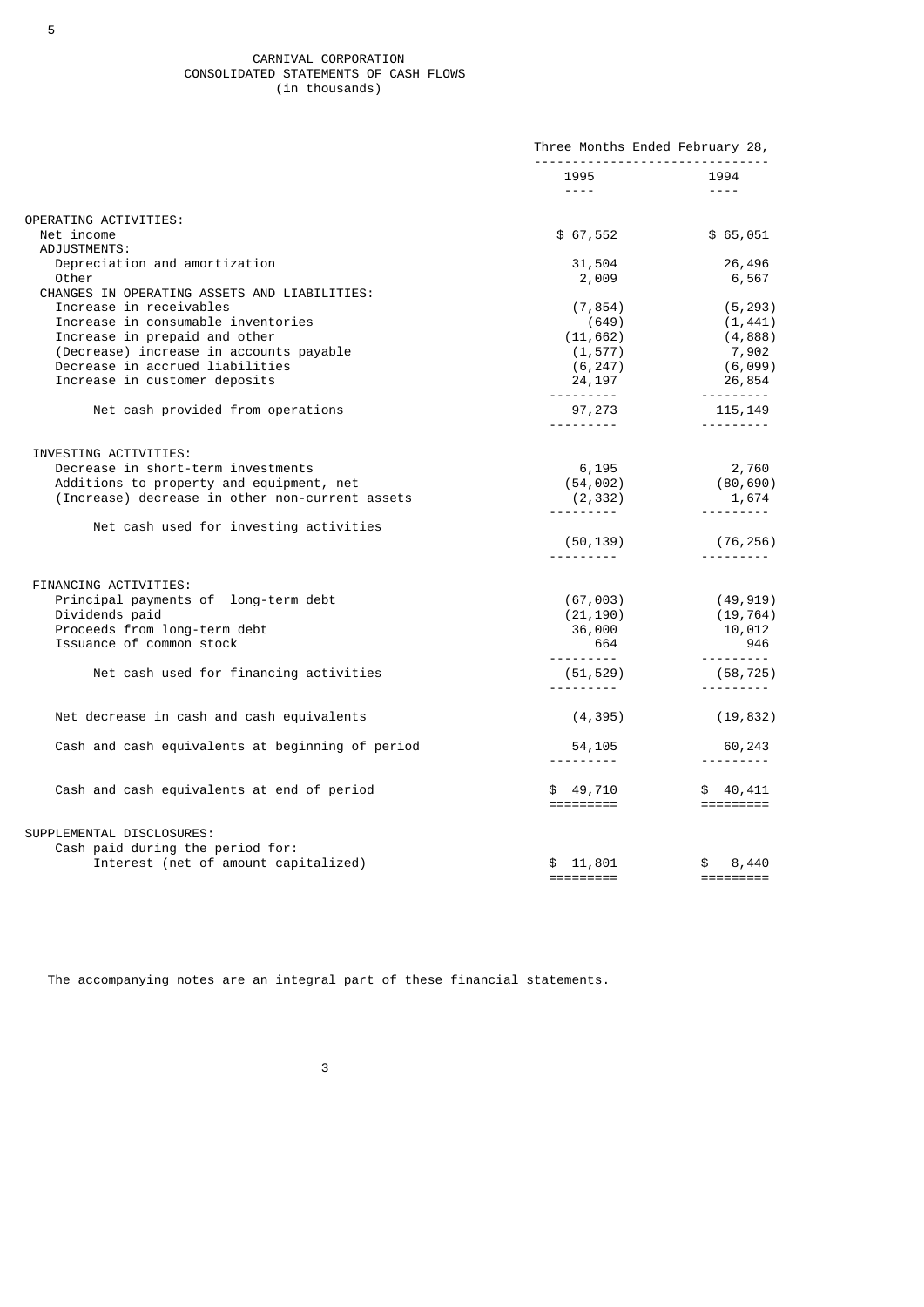#### CARNIVAL CORPORATION NOTES TO CONSOLIDATED FINANCIAL STATEMENTS

#### NOTE 1 - BASIS FOR PRESENTATION OF CONSOLIDATED FINANCIAL STATEMENTS

 The financial statements included herein have been prepared by Carnival Corporation (the "Company") without audit pursuant to the rules and regulations of the Securities and Exchange Commission.

 The accompanying consolidated balance sheet at February 28, 1995, the consolidated statements of operations and cash flows for the three months ended February 28, 1995 and 1994 are unaudited and, in the opinion of management, contain all adjustments, consisting of only normal recurring accruals, necessary for a fair presentation. The Company's operations are seasonal and results for interim periods are not necessarily indicative of the results for the entire year.

 The accompanying financial statements include the consolidated balance sheets and statements of operations and cash flows of the Company and its subsidiaries. All material intercompany transactions and accounts have been eliminated in consolidation.

 On December 14, 1995, a two-for-one stock split was effected whereby one additional Common Share, par value \$.01, was issued for each share outstanding to shareholders of record on November 30, 1994. All share and per share data appearing in the consolidated financial statements and notes thereto have been retroactively adjusted for this stock split.

#### NOTE 2 - PROPERTY AND EQUIPMENT

Property and equipment consists of the following:

|                                                  | FEBRUARY 28,   | NOVEMBER 30,         |
|--------------------------------------------------|----------------|----------------------|
|                                                  | 1995           | 1994                 |
|                                                  |                |                      |
|                                                  | (in thousands) |                      |
| Vessels                                          | \$3,150,285    | \$3,147,026          |
| Vessels under construction                       | 227,717        | 207,128              |
|                                                  | 3,378,002      | 3, 354, 154          |
| Land, buildings and improvements                 | 121,693        | 95,294               |
| Transportation and other equipment               | 156,203        | 152,649<br>--------- |
|                                                  |                |                      |
| Total property and equipment                     | 3,655,898      | 3,602,097            |
| Less - accumulated depreciation and amortization | (560, 224)     | (530, 666)           |
|                                                  | \$3,095,674    | \$3,071,431          |
|                                                  |                |                      |

 Interest costs associated with the construction of vessels and buildings, until they are placed in service, are capitalized and amounted to \$3.8 million and \$4.3 million for the three months ended February 28, 1995 and February 28, 1994, respectively.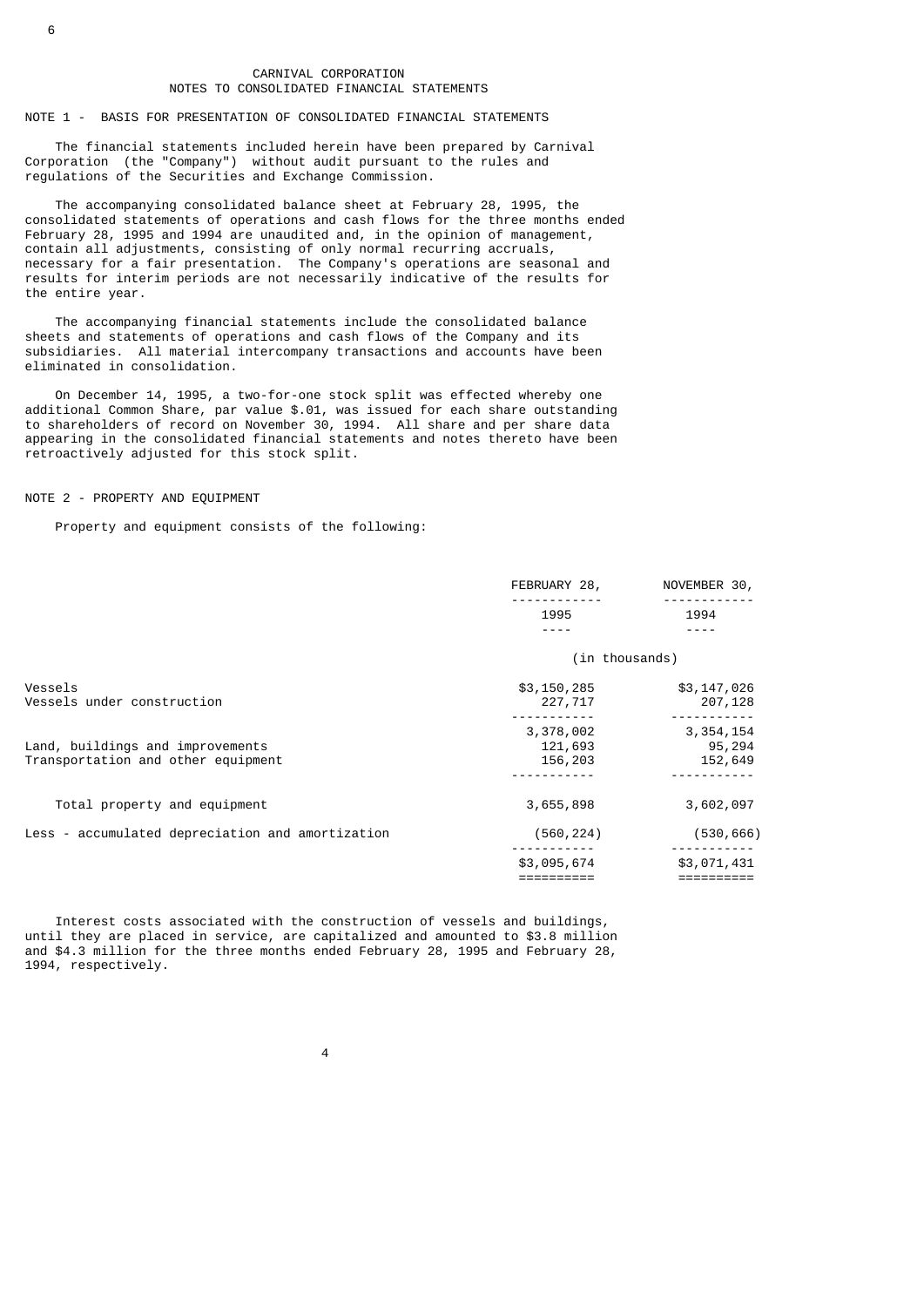## NOTE 3 - LONG-TERM DEBT

Long-term debt consists of the following:

|                                                                                                                | FEBRUARY 28,       | NOVEMBER 30,             |
|----------------------------------------------------------------------------------------------------------------|--------------------|--------------------------|
|                                                                                                                | 1995               | 1994                     |
|                                                                                                                |                    | (in thousands)           |
| Mortgages and other loans payable bearing interest at rates ranging                                            |                    |                          |
| from 8% to 9.9%, secured by vessels, maturing through 1999 $$$<br>Unsecured Revolving Credit Facility Due 1999 | 271,825<br>215,000 | 287,642<br>\$<br>238,000 |
| Unsecured 5.75% Notes Due March 15, 1998                                                                       | 200,000            | 200,000                  |
| Unsecured 6.15% Notes Due October 1, 2003                                                                      | 124,941            | 124,939                  |
| Unsecured 7.20% Debentures Due October 1, 2023                                                                 | 124,863            | 124,862                  |
| Unsecured 7.70% Notes Due July 15, 2004                                                                        | 99,893             | 99,890                   |
| Unsecured Medium Term Notes bearing interest at rates ranging                                                  |                    |                          |
| from 5.95% to 7.0%, due from 1999 to 2004                                                                      | 30,000             | 30,000                   |
| Other loans payable                                                                                            | 34,029             | 26,215                   |
|                                                                                                                | 1,100,551          | 1,131,548                |
| Less portion due within one year                                                                               | (87, 186)          | (84, 644)                |
|                                                                                                                | \$1,013,365        | \$1,046,904              |
|                                                                                                                |                    |                          |

 Property and equipment with a net book value of \$997 million at February 28, 1995 is pledged as collateral against the mortgage indebtedness.

 In July 1992, the Company issued \$115 million of 4-1/2% Convertible Subordinated Notes Due July 1, 1997. The notes are convertible into 57.55 shares of the Company's Class A Common Stock per \$1,000 of notes. As of February 28, 1995 the notes are convertible into 6.6 million shares of Class A Common Stock.

NOTE 4 - SHAREHOLDERS' EQUITY

 The following represents an analysis of the changes in shareholders' equity for the three months ended February 28, 1995:

|                                                                                                              | CLASS A CLASS B | <b>COMMON STOCK</b><br>\$.01 PAR VALUE | PAID-IN<br>CAPITAL | RETAINED<br>EARNINGS               | <b>OTHER</b> | <b>TOTAL</b>                      |
|--------------------------------------------------------------------------------------------------------------|-----------------|----------------------------------------|--------------------|------------------------------------|--------------|-----------------------------------|
|                                                                                                              |                 |                                        |                    | (in thousands)                     |              |                                   |
| BALANCE, NOVEMBER 30, 1994<br>Net income for the period<br>Cash dividends<br>Changes in securities valuation | \$2,276         | \$550                                  | \$544,947          | \$1,390,589<br>67,552<br>(21, 196) | \$ (9, 428)  | \$1,928,934<br>67,552<br>(21,196) |
| allowance<br>Issuance of stock to employees                                                                  |                 |                                        |                    |                                    | 514          | 514                               |
| under stock plans<br>Vested portion of common<br>stock under restricted stock plan                           |                 |                                        | 1,517              |                                    | 437          | 1,518<br>437                      |
|                                                                                                              |                 |                                        |                    |                                    |              |                                   |
| BALANCE, FEBRUARY 28, 1995                                                                                   | \$2,277         | \$550                                  | \$546,464          | \$1,436,945                        | \$(8, 477)   | \$1,977,759                       |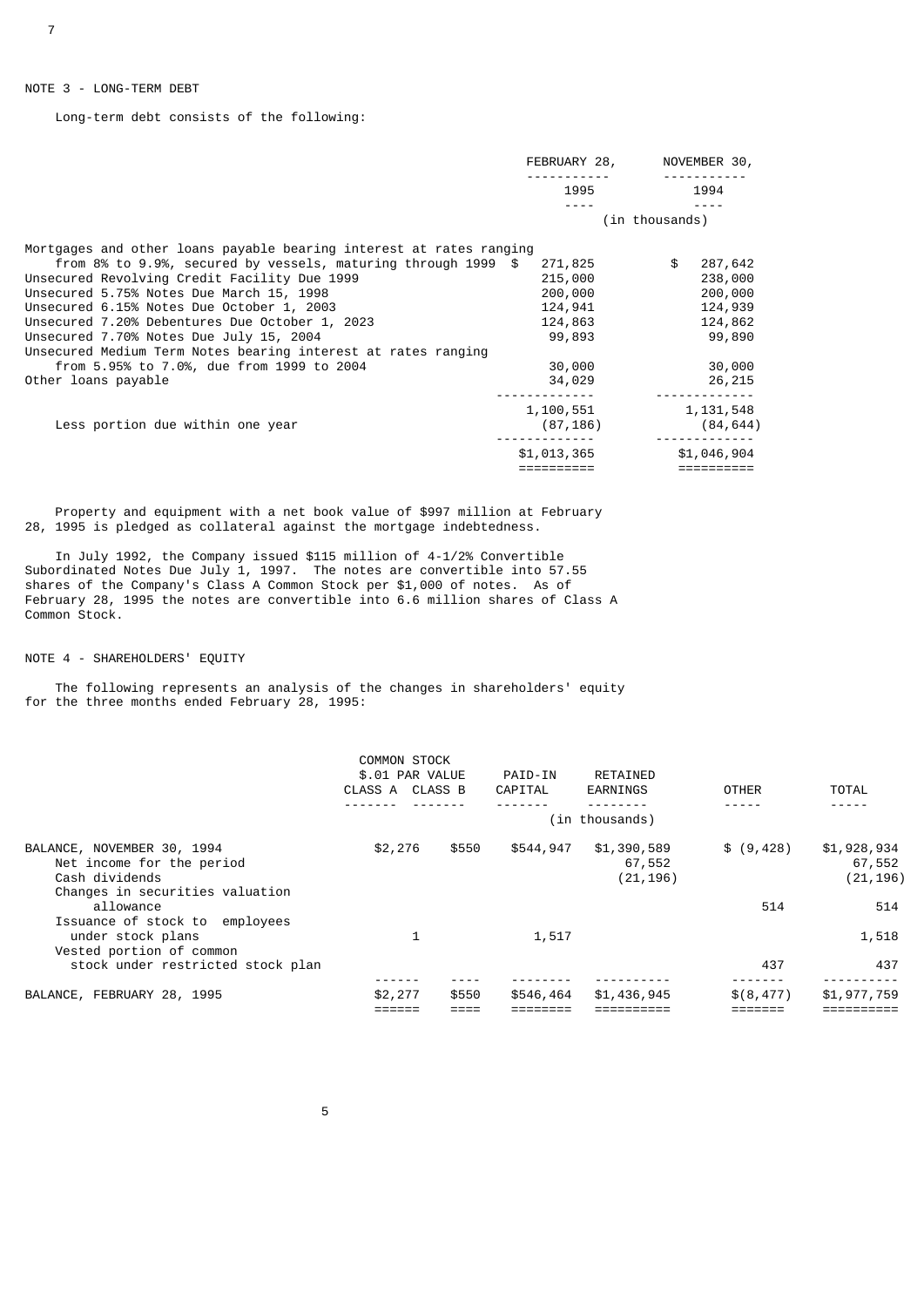#### CAPITAL EXPENDITURES

 The following table provides a description of ships currently under contract for construction (in millions of dollars):

| Ship Name   | Operating Unit        | Expected<br>Delivery<br>Date | Contract<br>Denomination | Number<br>of Lower<br>Berths | Estimated<br>Total<br>Cost<br>---- |
|-------------|-----------------------|------------------------------|--------------------------|------------------------------|------------------------------------|
| Imagination | Carnival Cruise Lines | 6/95                         | Finnish Markka           | 2,040                        | \$<br>330                          |
| Inspiration | Carnival Cruise Lines | 3/96                         | U. S. Dollar             | 2,040                        | 270                                |
| Veendam     | Holland America Line  | 6/96                         | Italian Lira             | 1,266                        | 225                                |
| Destiny     | Carnival Cruise Lines | 9/96                         | Italian Lira             | 2,640                        | 400                                |
| To Be Named | Holland America Line  | 9/97                         | Italian Lira             | 1,320                        | 235                                |
| To Be Named | Carnival Cruise Lines | 2/98                         | U. S. Dollar             | 2,040                        | 300                                |
| To Be Named | Carnival Cruise Lines | 11/98                        | U. S. Dollar             | 2,040                        | 300                                |
| To Be Named | Carnival Cruise Lines | 12/98                        | Italian Lira             | 2,640                        | 415                                |
|             |                       |                              |                          | .                            |                                    |
|             |                       |                              |                          | 16,026                       | \$2,475                            |
|             |                       |                              |                          | :====:                       | =====                              |

 Contracts denominated in foreign currencies have been fixed into U.S. Dollars through the utilization of forward currency contracts. In connection with the vessels under contract for construction described above, the Company has paid \$228 million through February 28, 1995 and anticipates paying \$374 million during the twelve month period ended February 29, 1996 and approximately \$1.8 billion beyond February 29, 1996.

#### LITIGATION

 In 1986 a lawsuit was filed in Federal District Court by the American Association of Cruise Passengers ("AACP") against the Company, Holland America Line-Westours, Inc. and ten other cruise lines and an association of travel agents seeking treble and punitive damages, alleging violation of federal and state antitrust laws and interference with business expectancies under state common law. The amount of damages sought is not specified in the complaint and has not been revealed in discovery to date. AACP has asserted that the defendants have agreed with each other to boycott AACP because of AACP's practice of rebating travel agency commissions to passengers and advertising discounts on such cruise lines' advertised fares. In March 1995, the Federal District Court dismissed this suit for the second time against both Carnival Cruise Lines and Holland America Line on jurisdictional grounds. Plaintiff may appeal again or file its claim in state court. In either case, the Company will vigorously oppose. The Company does not believe that the outcome of this lawsuit will have a material adverse affect on the Company's financial condition or results of operations.

 In the normal course of business, various other claims and lawsuits have been filed or are pending against the Company. The majority of these claims and lawsuits are covered by insurance. Management believes the outcome of any such suits which are not covered by insurance would not have a material adverse effect on the Company's financial condition or results of operations.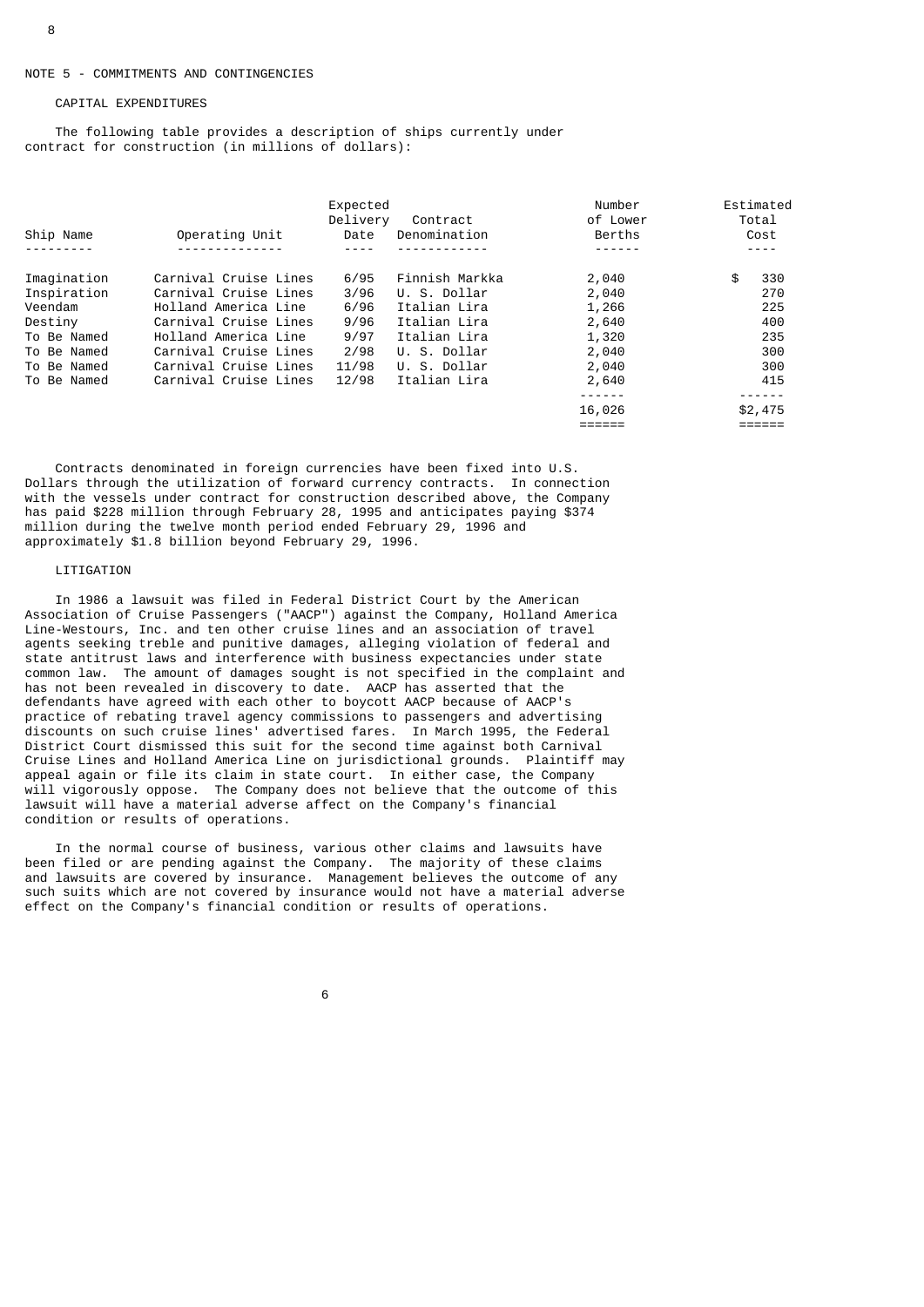#### GENERAL

The Company earns its revenues primarily from (i) the sale of passenger tickets, which includes accommodations, meals, airfare and substantially all shipboard activities, and (ii) the sale of goods and services on board its cruise ships, such as casino gaming, liquor sales, gift shop sales and other related services. Collectively, such revenues are referred to herein as "Cruise revenues". The Company also derives revenues from tour operations ("Tour revenues").

 The following table presents selected segment and statistical information for the periods indicated:

|                                                                                                          | THREE MONTHS ENDED FEBRUARY 28,   |                                                                                                                                                                                                                                                                                                                                                                                                                                                                                                           |  |
|----------------------------------------------------------------------------------------------------------|-----------------------------------|-----------------------------------------------------------------------------------------------------------------------------------------------------------------------------------------------------------------------------------------------------------------------------------------------------------------------------------------------------------------------------------------------------------------------------------------------------------------------------------------------------------|--|
|                                                                                                          | 1995                              | 1994                                                                                                                                                                                                                                                                                                                                                                                                                                                                                                      |  |
|                                                                                                          | $- - - -$<br>(in thousands)       | $- - - -$                                                                                                                                                                                                                                                                                                                                                                                                                                                                                                 |  |
| <b>REVENUES:</b><br>Cruise<br>Tour<br>Intersegment revenues                                              | \$412,645<br>7,291<br>(116)       | \$378,505<br>6,921<br>(170)<br>$\frac{1}{2} \left( \frac{1}{2} \right) \left( \frac{1}{2} \right) \left( \frac{1}{2} \right) \left( \frac{1}{2} \right) \left( \frac{1}{2} \right) \left( \frac{1}{2} \right) \left( \frac{1}{2} \right) \left( \frac{1}{2} \right) \left( \frac{1}{2} \right) \left( \frac{1}{2} \right) \left( \frac{1}{2} \right) \left( \frac{1}{2} \right) \left( \frac{1}{2} \right) \left( \frac{1}{2} \right) \left( \frac{1}{2} \right) \left( \frac{1}{2} \right) \left( \frac$ |  |
|                                                                                                          | \$419,820<br>=========            | \$385,256<br>=========                                                                                                                                                                                                                                                                                                                                                                                                                                                                                    |  |
| <b>OPERATING EXPENSES:</b><br>Cruise<br>Tour<br>Intersegment expenses                                    | \$237,499<br>9,846<br>(116)       | \$221,548<br>8,893<br>(170)<br>-------                                                                                                                                                                                                                                                                                                                                                                                                                                                                    |  |
|                                                                                                          | \$247,229<br>=========            | \$230,271<br>=========                                                                                                                                                                                                                                                                                                                                                                                                                                                                                    |  |
| OPERATING INCOME:<br>Cruise<br>Tour                                                                      | \$87,207<br>(10, 295)<br>\$76,912 | \$81,192<br>(9, 179)<br>\$72,013                                                                                                                                                                                                                                                                                                                                                                                                                                                                          |  |
|                                                                                                          |                                   |                                                                                                                                                                                                                                                                                                                                                                                                                                                                                                           |  |
| SELECTED STATISTICAL INFORMATION:<br>Passengers Carried<br>Passenger Cruise Days<br>Occupancy Percentage | 343<br>2,107<br>99.9%             | 315<br>1,916<br>100.2%                                                                                                                                                                                                                                                                                                                                                                                                                                                                                    |  |

 The following table sets forth statements of operations data expressed as a percentage of total revenues:

|                               | THREE MONTHS ENDED FEBRUARY 28, |      |
|-------------------------------|---------------------------------|------|
|                               | 1995                            | 1994 |
|                               |                                 |      |
| <b>REVENUES</b>               | 100%                            | 100% |
|                               |                                 |      |
| COSTS AND EXPENSES:           |                                 |      |
| Operating expenses            | 59                              | 60   |
| Selling and administrative    | 15                              | 14   |
| Depreciation and amortization | 8                               |      |
|                               |                                 |      |
| OPERATING INCOME              | 18                              | 19   |
| OTHER INCOME (EXPENSE)        | (2)                             | (2)  |
|                               |                                 |      |
| NET INCOME                    | 16%                             | 17%  |
|                               |                                 |      |
|                               |                                 |      |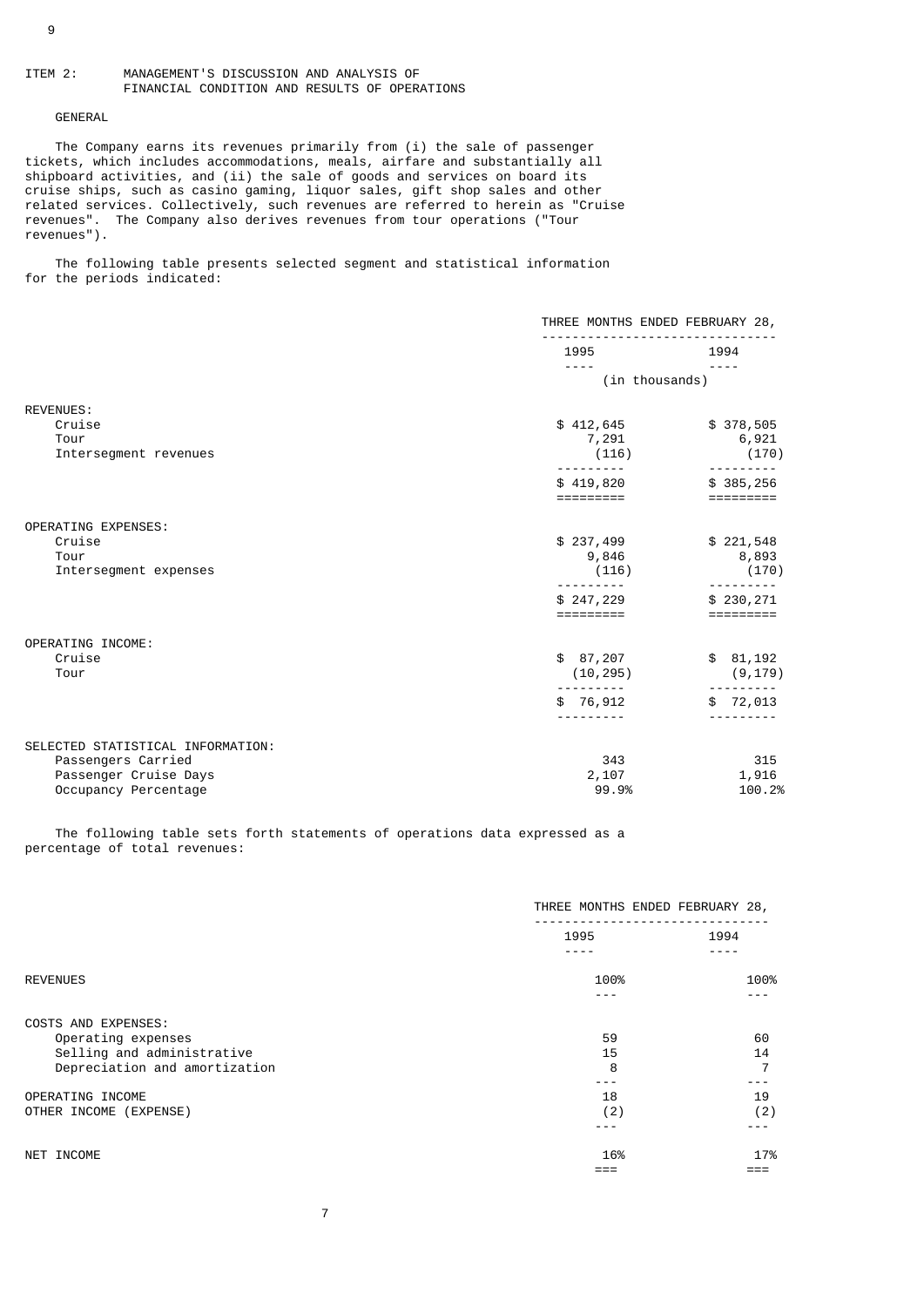The Company's different businesses experience varying degrees of seasonality. The Company's revenue from the sale of passenger tickets for Carnival Cruise Lines' ("Carnival") ships is moderately seasonal. Historically, demand for Carnival cruises has been greater during the periods from late December through April and late June through August. Holland America Line ("HAL") cruise revenues are more seasonal than Carnival's cruise revenues. Demand for HAL cruises is strongest during the summer months when HAL ships operate in Alaska. Demand for HAL cruises is lower during the winter months when HAL ships sail in the more competitive Caribbean market. The Company's tour revenues are extremely seasonal with a large majority of tour revenues generated during the late spring and summer months in conjunction with the Alaska cruise season.

 THREE MONTHS ENDED FEBRUARY 28, 1995 COMPARED TO THREE MONTHS ENDED FEBRUARY 28, 1994

#### REVENUES

 The increase in total revenues of \$34.6 million from the first quarter of 1994 to the first quarter of 1995 was comprised primarily of a \$34.1 million, or 9.0%, increase in cruise revenues for the period. The increase in cruise revenues was primarily the result of a 10.3% increase in capacity for the period resulting from the addition of HAL's cruise ship Ryndam in October 1994 and Carnival's Fascination in July 1994. Also affecting cruise revenues were slightly lower gross passenger yields and occupancy rates. The reduced occupancy rates reflect lower occupancy levels for Holland America Line in the Caribbean partially offset by higher occupancy levels for Carnival Cruise Lines.

 Passenger cruise days (one passenger sailing for a period of one day is one passenger day) are expected to increase during the next fiscal quarter as compared to the same period in 1994 as a result of additional capacity provided from the delivery of the Fascination in July 1994 and the Ryndam in September 1994. With the delivery of the Imagination in June 1995, the Company's capacity will also increase for the second half of 1995.

#### COSTS AND EXPENSES

 Operating expenses increased \$17.0 million, or 7.4%, from the first quarter of 1994 to the first quarter of 1995. Cruise operating costs increased by \$16.0 million, or 7.2%, to \$237.5 million in the first quarter of 1995 from \$221.5 million in the first quarter of 1994, primarily due to additional costs associated with the increased capacity in the first quarter of 1995. Tour operating expenses increased \$1.0 million, or 10.7%, from the first quarter of 1994 to the first quarter of 1995 primarily due to an increase in operating costs in the transportation division.

 Selling and administrative costs increased \$7.7 million, or 13.6%, primarily due to a 23% increase in advertising expenses during the first quarter of 1995 as compared with the same quarter of 1994.

 Depreciation and amortization increased by \$5.0 million, or 18.9%, to \$31.5 million in the first quarter of 1995 from \$26.5 million in the first quarter of 1994 primarily due to the addition of the Ryndam and the Fascination.

#### OTHER INCOME (EXPENSE)

 Total other expense (net of other income) of \$9.4 million increased in the first quarter of 1995 from \$7.0 million in the first quarter of 1994. Interest income remained essentially unchanged. Interest expense increased to \$21.4 million in the first quarter of 1995 from \$17.4 million in the first quarter of 1994 as a result of increased debt levels and higher interest rates on floating rate debt. The higher debt levels were the result of expenditures made in connection with the ongoing construction of cruise ships. Capitalized interest decreased to \$3.8 million in the first quarter of 1995 from \$4.3 million in the first quarter of 1994 due to lower levels of investments in vessels under construction. Other income increased to \$1.4 million in the first quarter of 1995 as a result of a gain received from an investment.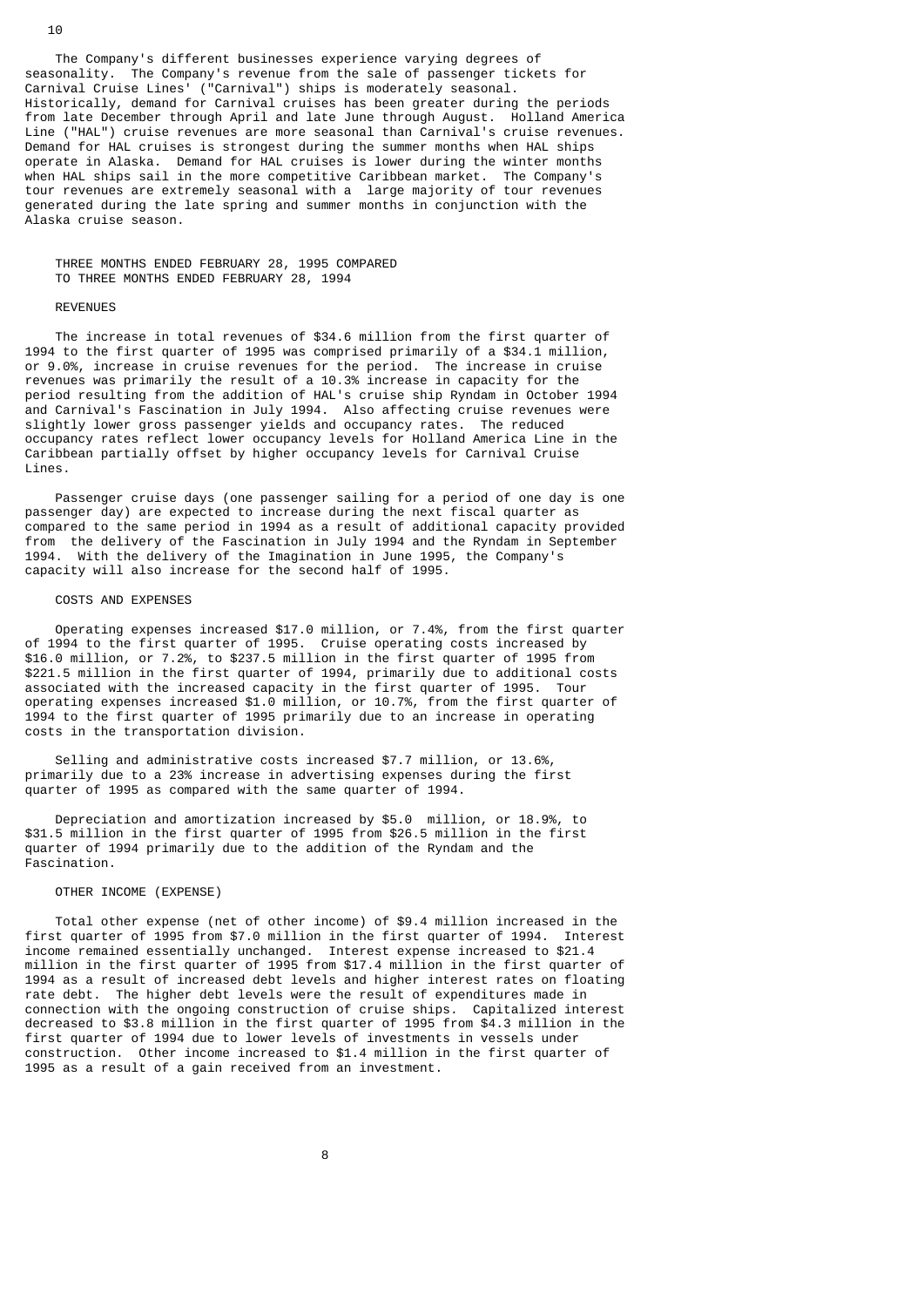#### LIQUIDITY AND CAPITAL RESOURCES

#### SOURCES AND USES OF CASH

 The Company's business provided \$97.3 million of net cash from operations during the three months ended February 28, 1995, a decrease of 15.5% compared to the corresponding period in 1994. The decrease between periods was primarily the result of timing differences in cash receipts and payments related to operating assets and liabilities.

 During the three months ended February 28, 1995, the Company made cash expenditures of approximately \$54 million on capital projects of which \$23 million was spent on the purchase of the Company's existing corporate headquarters facility located in Miami, Florida and \$21 million was spent in connection with its ongoing shipbuilding program. The remainder was spent on vessel refurbishments, tour assets and other equipment.

 The Company also made scheduled principal payments totalling approximately \$16 million under various individual vessel mortgage loans and a net repayment of \$23 million on the \$750 million revolving credit facility due 1999 (the "\$750 Million Revolving Credit Facility") during the three months ended February 28, 1995.

 During the three months ended February 28, 1995, the Company declared and paid cash dividends of approximately \$21 million.

#### FUTURE COMMITMENTS

 The Company has contracted to take delivery of eight new vessels over the next five years. The Imagination is scheduled for delivery in fiscal 1995. The Company will pay approximately \$374 million during the twelve month period ending February 29, 1996 relating to the construction of cruise ships and approximately \$1.8 billion beyond February 29, 1996. See Note 5 in the accompanying financial statements for more information related to commitments for the construction of cruise ships. The Company is currently expanding its existing corporate headquarters to accommodate growth in its Carnival Cruise Lines product at an estimated cost of approximately \$33 million. In addition, the Company has \$1.1 billion of long-term debt of which \$87 million is due during the twelve month period ending February 29, 1996. See Note 3 in the accompanying financial statements for more information regarding the Company's debt.

#### FUNDING SOURCES

 Cash from operations is expected to be the Company's principal source of capital to fund its debt service requirements and ship construction costs. In addition, the Company may fund a portion of the construction cost of new ships from borrowings under the \$750 Million Revolving Credit Facility and/or through the issuance of long-term debt in the public or private markets. One of the Company's subsidiaries also has a \$25 million line of credit. At February 28, 1995, approximately \$535 million was available for borrowing by the Company under the \$750 Million Revolving Credit Facility.

 To the extent that the Company should require or choose to fund future capital commitments from sources other than operating cash or from borrowings under the \$750 Million Revolving Credit Facility, the Company believes that it will be able to secure such financing from banks or through the offering of debt and/or equity securities in the public or private markets. In this regard, the Company has filed two Registration Statements on Form S-3 (the "Shelf Registration") relating to a shelf offering of up to \$500 million aggregate principal amount of debt or equity securities. In July 1994, the Company issued \$100 million of unsecured notes due July 2004 bearing interest at 7.7% per annum under the Shelf Registration. The Company has also commenced an ongoing \$100 million medium term note program under the Shelf Registration pursuant to which the Company may from time to time issue notes with maturities from nine months to 50 years from the date of issue. Under the medium term note program, the Company has issued \$30 million of five to ten-year notes bearing interest at rates ranging from 5.95% to 7% per annum. A balance of \$370 million aggregate principal amount of debt or equity securities remains available for issuance under the Shelf Registration.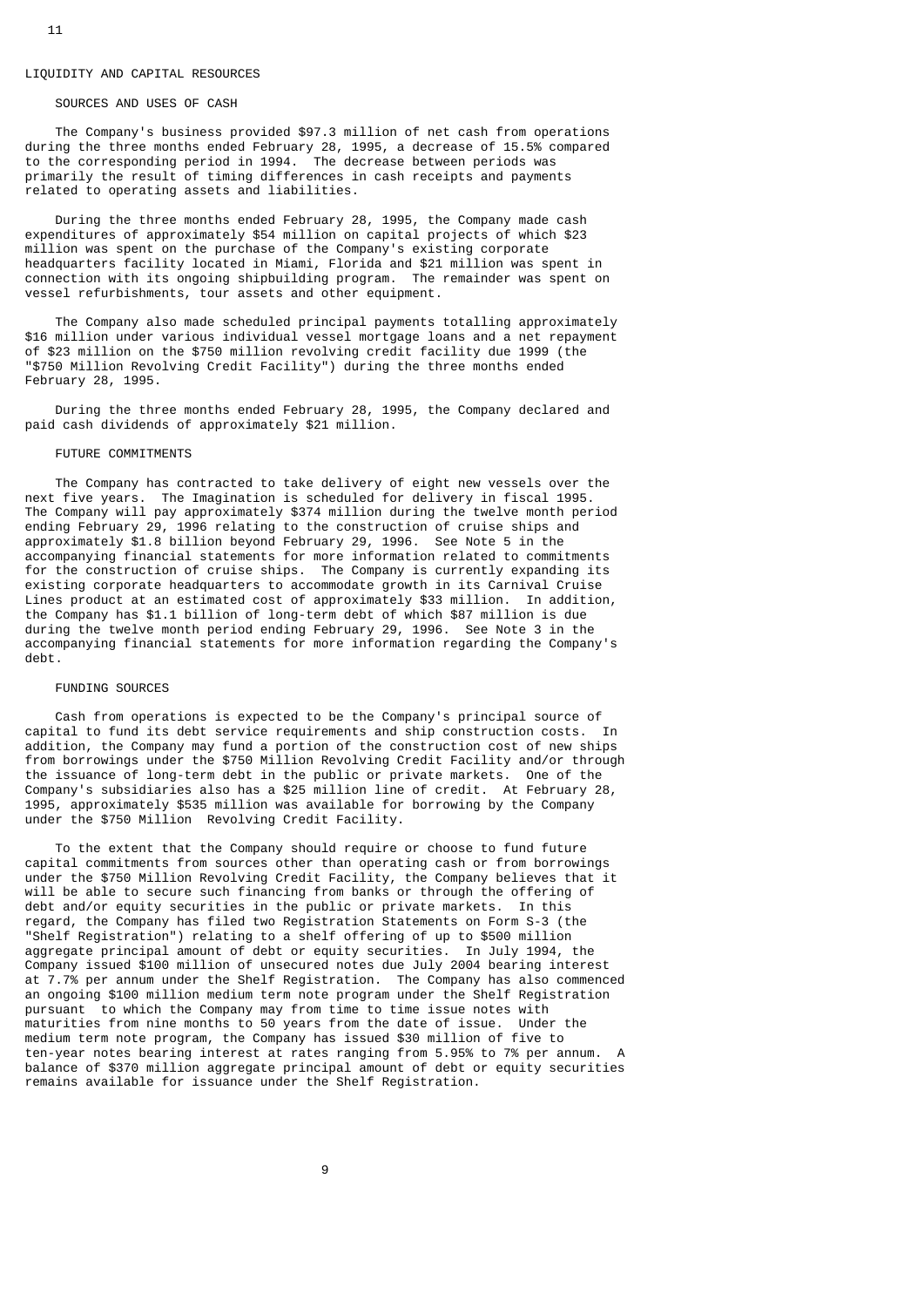ITEM 6: EXHIBITS AND REPORTS ON FORM 8-K

- (a) Exhibits
	- 4.1 Amended and Restated Articles of Incorporation of the Company.<br>11 Statement regarding computation of per share earnings.
- 11 Statement regarding computation of per share earnings.
- 12 Ratio of Earnings to Fixed Charges
	- 27 Financial Data Schedule (for SEC use only)
	- (b) Reports on Form 8-K

None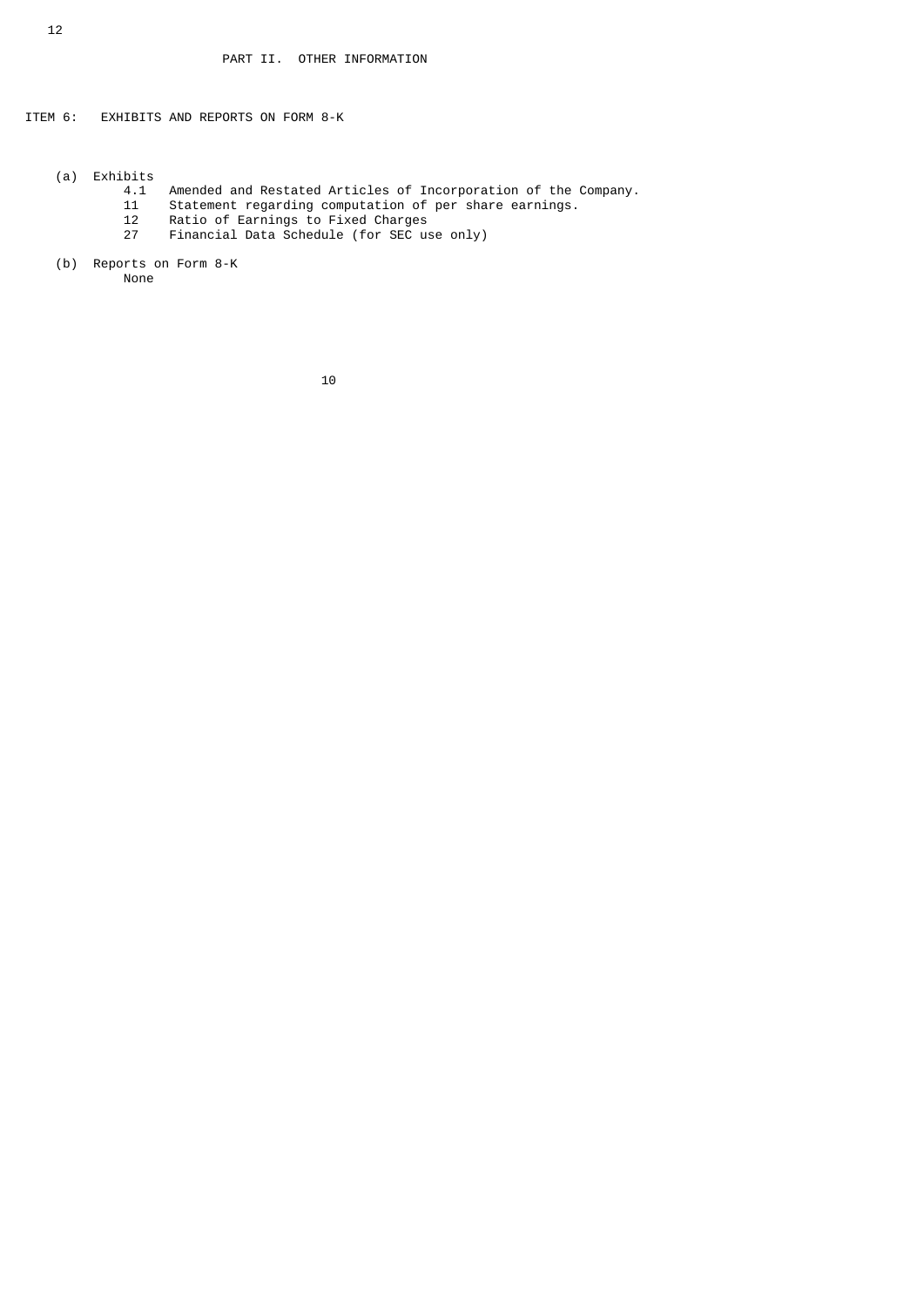SIGNATURE Pursuant to the requirements of the Securities Exchange Act of 1934, the Registrant has duly caused this Report to be signed on its behalf by the undersigned thereunto duly authorized.

# CARNIVAL CORPORATION

| Dated: March 23, 1995 |  | BY. | /s/ Micky Arison                                                            |
|-----------------------|--|-----|-----------------------------------------------------------------------------|
|                       |  |     | Micky Arison<br>Chairman of the Board and Chief<br>Executive Officer        |
| Dated: March 23, 1995 |  | BY  | /s/ Howard S. Frank                                                         |
|                       |  |     | Howard S. Frank<br>Vice-Chairman, Chief Financial and<br>Accounting Officer |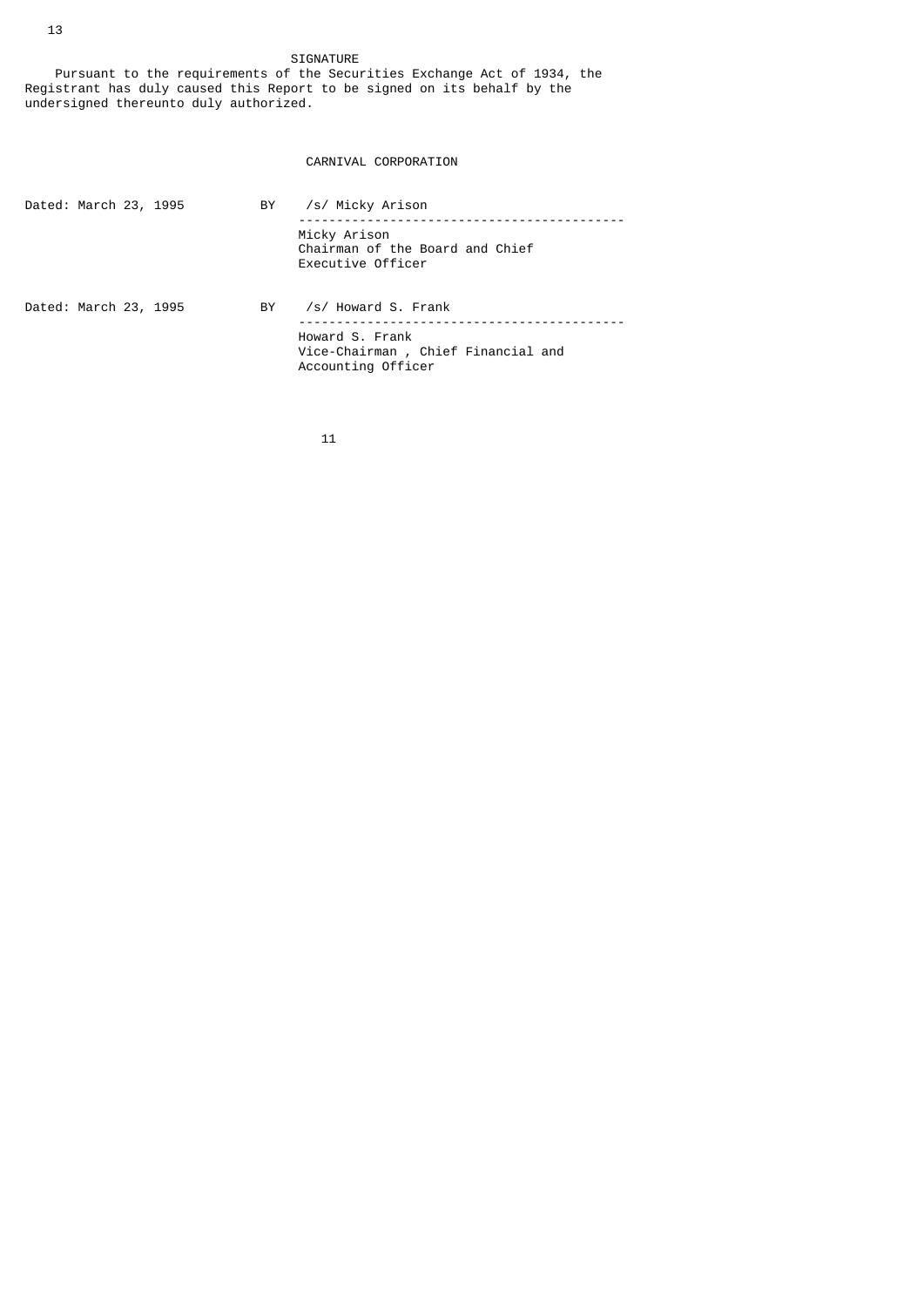Page No. in Sequential Numbering en de la seule de la seule de la seule de la seule de la seule de la seule de la seule de la seule de la seule ------

Exhibits

--------

- 4.1 Amended and Restated Articles of Incorporation of the Company.
- 11 Statement regarding computation of per share earnings.
- 12 Ratio of Earnings to Fixed Charges
- 27 Financial Data Schedule (for SEC use only)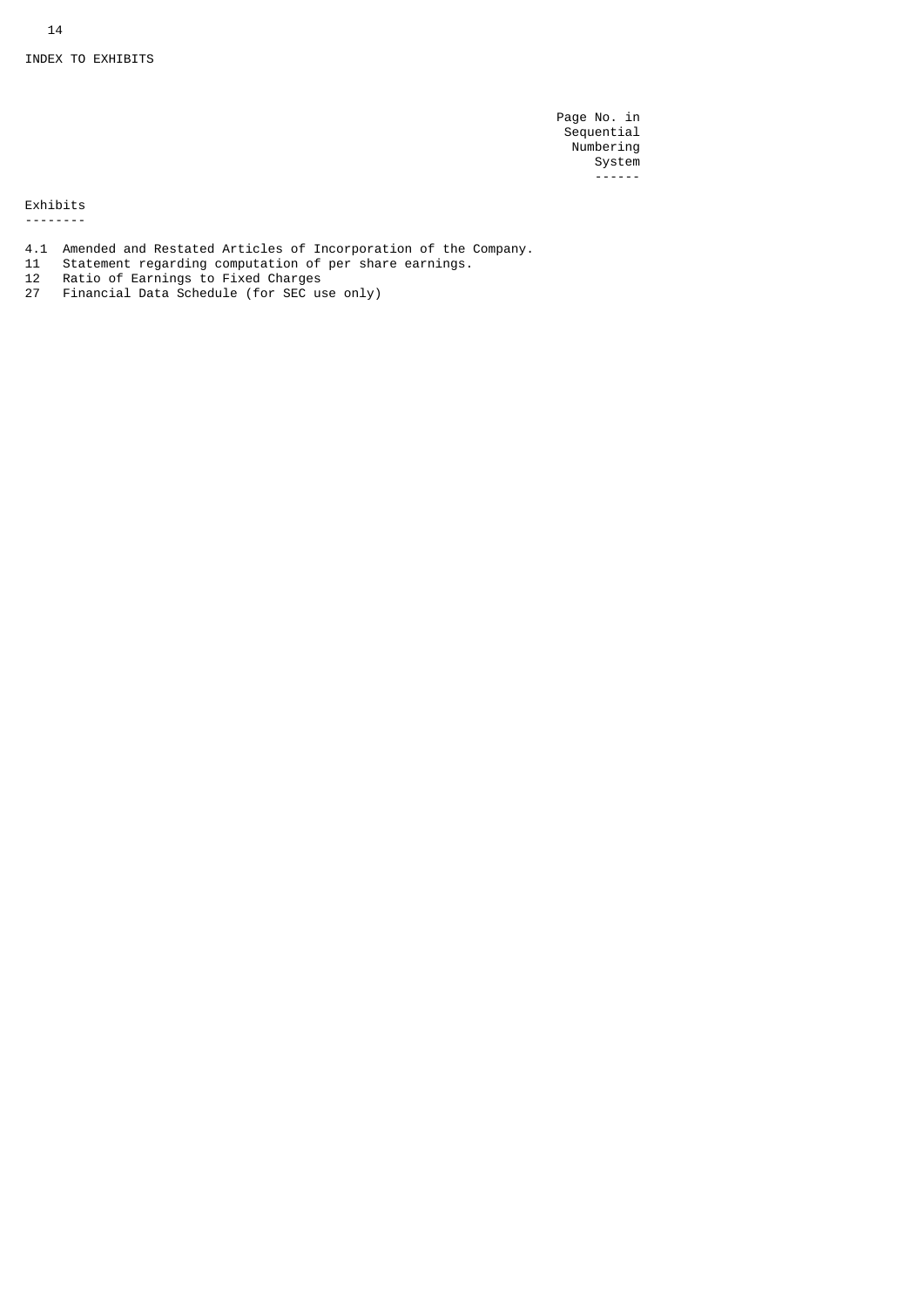**OF OF** 

\_\_\_\_\_\_\_\_\_\_\_\_\_\_\_\_\_\_\_\_\_\_\_\_\_\_

 $\frac{1}{2}$  , and the set of the set of the set of the set of the set of the set of the set of the set of the set of the set of the set of the set of the set of the set of the set of the set of the set of the set of the set

\_\_\_\_\_\_\_\_\_\_\_\_\_\_\_\_\_\_\_\_\_\_\_\_\_\_

CARNIVAL CORPORATION

 A corporation duly organized under the Corporation Law of the Republic of Panama (Law 32 of 1927).

As Amended on April 20, 1994

 The Articles of Incorporation of Carnival Corporation originally filed on November 14, 1974, are hereby amended and restated, as approved by the shareholders of the Corporation.<br>1. Name. The name o

1. Name. The name of the Corporation is: CARNIVAL CORPORATION<br>2 Purposes The purposes of the Corporation are: Purposes. The purposes of the Corporation are:

 (a) To make, purchase, barter, charter, acquire dominion upon or use of, operate as owner, charterer or operator, to manage, equip and fit out

all kinds of ships and vessels of all types and kinds and propelling systems. (b) To make all kinds of buildings and structures related to any kind of legitimate maritime commercial business, merchandise warehousing,

shipping and transportation. (c) To act as shipbroker, customs and maritime insurance brokers, and to administer the properties and assets and investments that

maritime trade and shipowners' business and ship exploitation may require.<br>(d) To act as principal and agent in all negotiations related t To act as principal and agent in all negotiations related to maritime trade to such extent as the purposes of this Corporation may permit it.

(e) To solicit from the Government of the Republic of Panama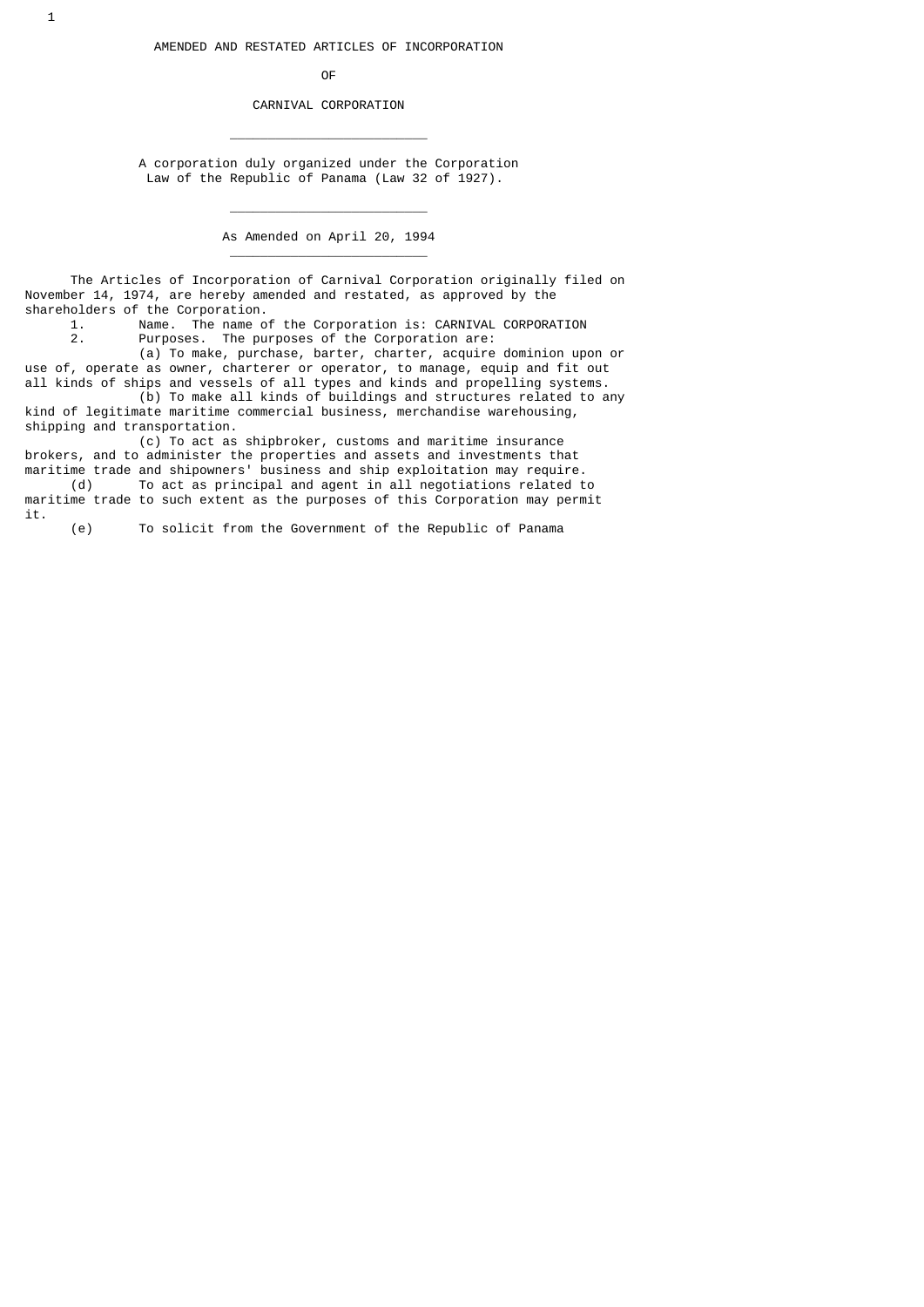or any other government where it may be necessary and through such proceedings as may be required by law, patents for registration of ships and permits to enroll crewmen for, and port clearance of the ships in care of the Corporation.

 (f) To perform transactions through negotiable instruments and real estate related to maritime trade and shipowner' business and exploitation of ships.

 (g) To deal in patents and improvements on patented methods related to the business of maritime trade.<br>(h) To purchase and sel

To purchase and sell and deal in general with the shares of its own capital stock pursuant to instructions from the Board of Directors. To acquire, purchase, guarantee, hold, sell, assign, transfer, mortgage, pledge or otherwise dispose of, deal in shares of the capital stock of, or bonds, securities or other certificates of indebtedness created by other corporations.

 (i) To purchase, sell, lease, mortgage, set up easements and encumbrances upon real estate and in general upon all kinds of properties related to the business of the Corporation.

 (j) To sell, mortgage, encumber or otherwise charge its assets and to perform any and all kinds of legitimate commercial transactions and any other that may be permitted in the future pursuant to Panamanian laws.

 (k) To borrow money from any persons, firms, banks or corporations as may be necessary for its business and to guarantee such loans as the law may permit and to loan money secured or unsecured to any persons, firms or corporations as the law may permit and in general to engage in any legitimate commercial undertaking in any country.

 (l) To engage in the general business of travel and tour services, both domestic and foreign; to dispense travel and tour information and to act as agent for all transportation companies, including without limitation, airline companies, passenger cruise line companies, steamship companies, railroad companies, bus companies, car rental companies and any other mode of travel or transportation or touring companies, both local and foreign; to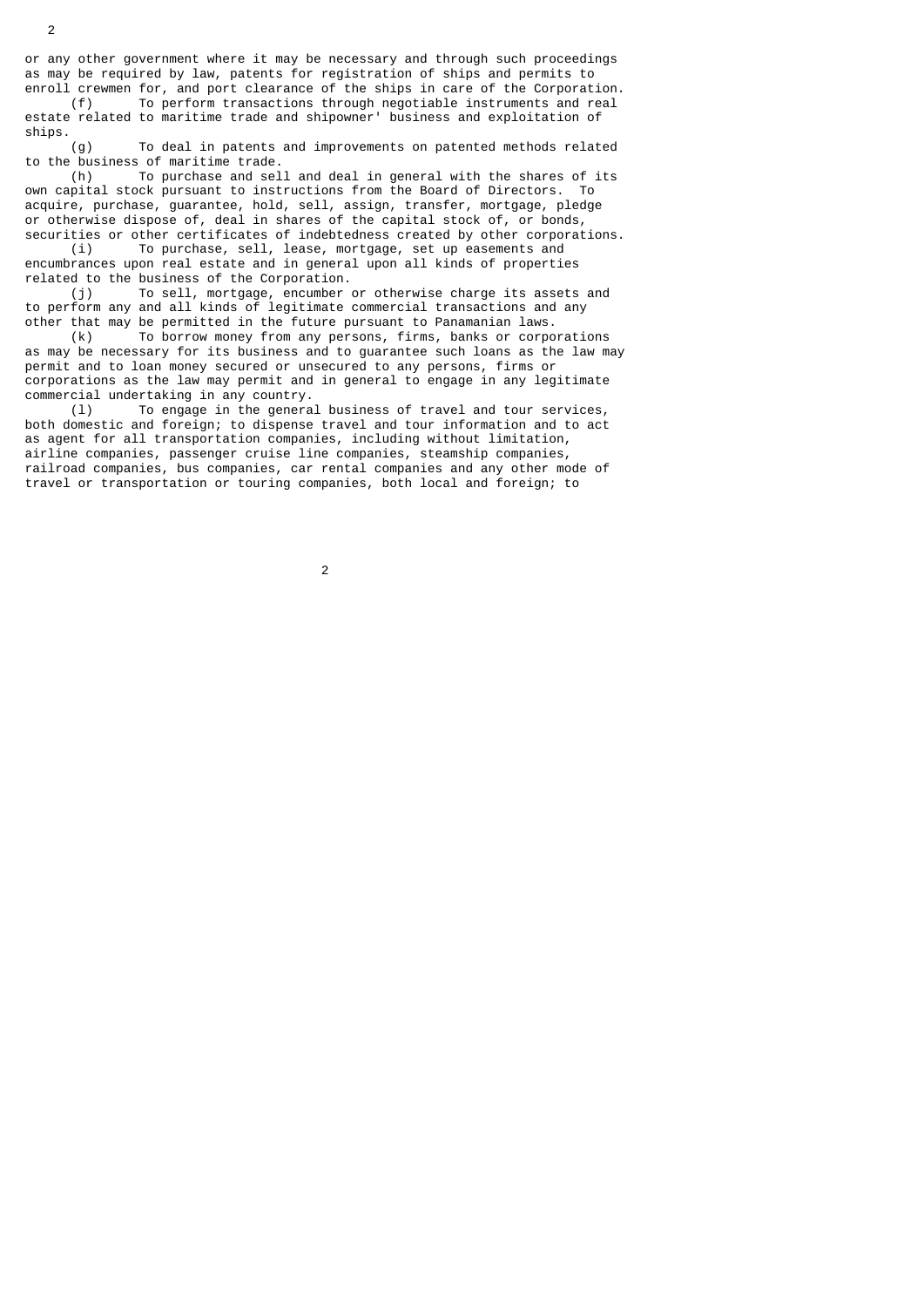engage in the preparation of travel and tour itineraries, including without limitation hotel and motel accommodations and sightseeing; and, in general, to engage in the business of all forms and types of travel services.

 (m) To dispense travel and tour counseling services, sell railroad, airline, passenger cruise line, steamship and bus transportation; to sell accommodations for hotels, resorts, sightseeing and feature attractions throughout the United States, Canada, Mexico, Europe and every country throughout the world; to create, plan, sell and carry through escorted vacation tours; to own, operate, lease or otherwise acquire such real and personal property suitable, useful or necessary in connection with any of the objects aforementioned; to enter into, make, perform and carry out contracts of every kind in connection with the sale and distribution of the aforementioned items or services; to acquire, use, own, lease and dispose of trademarks, copyrights and licenses.

 (n) To acquire, hold, use, sell, assign, lease, grant licenses in respect of, mortgage or otherwise dispose of letters patent of the United States or any foreign country, patent rights, licenses and privileges, inventions, improvements and processes, copyrights, trademarks, service marks and trade names relating or useful in connection with any business of this Corporation.<br>(0)

To carry on the business of hotel, resort, casino, restaurant, refreshment room and lodging-housekeeper, caterers for public amusements generally, hairdressers, barbers, perfumers, proprietors, laundries, reading, writing and newspaper room, libraries, places of amusement, recreation and entertainment of all kinds, sport, theatrical and musical box office proprietors, entrepreneurs and general agents, and any other business which can be conveniently carried on in connection therewith.

 (p) Generally to engage in, carry on and conduct any lawful act or activity for which corporations may be organized under the Corporation Law of the Republic of Panama.

 The foregoing clauses shall be construed both as objects and powers, and it is hereby expressly provided that the foregoing

 $\sim$  3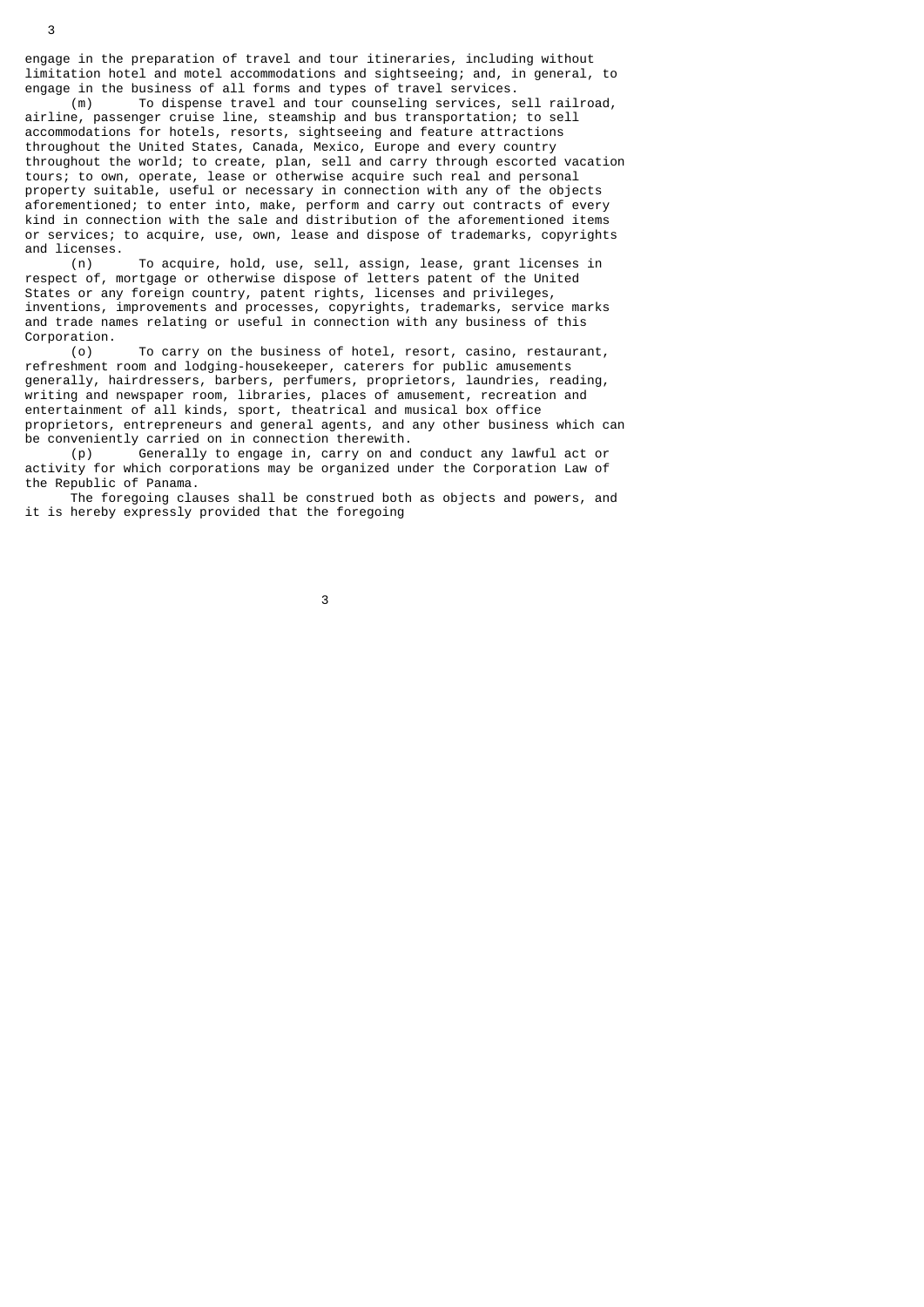enumeration of specific powers shall not be held to limit or restrict in any manner the powers of the Corporation, and are in furtherance of, and in addition to, and not in limitation of the general powers conferred by the laws of the Republic of Panama.<br>3. Number and

Number and Classes of Shares.

 (a) The capital of the Corporation is Five Million United States dollars (U.S. \$5,000,000) divided as follows:

 (1) Three Million Nine Hundred Ninety-Five Thousand United States dollars (U.S. \$3,995,000) divided into Three Hundred Ninety-Nine Million Five Hundred Thousand (399,500,000) shares of Class A Common Stock of a par value of one cent (U.S. \$.01) each; and

 (2) One Million Five Thousand United States dollars (U.S. \$1,005,000) divided into One Hundred Million Five Hundred Thousand (100,500,000) shares of Class B Common Stock of a par value on one cent (U.S. \$.01) each. Upon filing of these Amended and Restated Articles of Incorporation, each issued share of stock of the Corporation of a par value of one United States dollar (U.S. \$1.00) shall, without any further action on the part of the holders thereof, be reclassified as and changed into 2,747.8571 shares of Class B Common Stock.

 (b) Class A Common Stock and Class B Common Stock shall be identical in all respects and shall have equal rights and privileges, except as otherwise provided in this Article.

 The relative rights, preferences, privileges and restrictions of each class of commons stock are as follows:

(1) Voting.

 (i) With respect to the election of directors, holders of Class A Common Stock shall vote as a separate class and be entitled to elect 25% of the authorized number of directors (the "Class A Directors") and, if such 25% is not a whole number, then the holders of Class A Common Stock shall be entitled to elect the nearest higher whole number of directors that is at least 25% of the total number of directors. Holders of Class B Common Stock, voting as a separate class, shall be entitled to elect the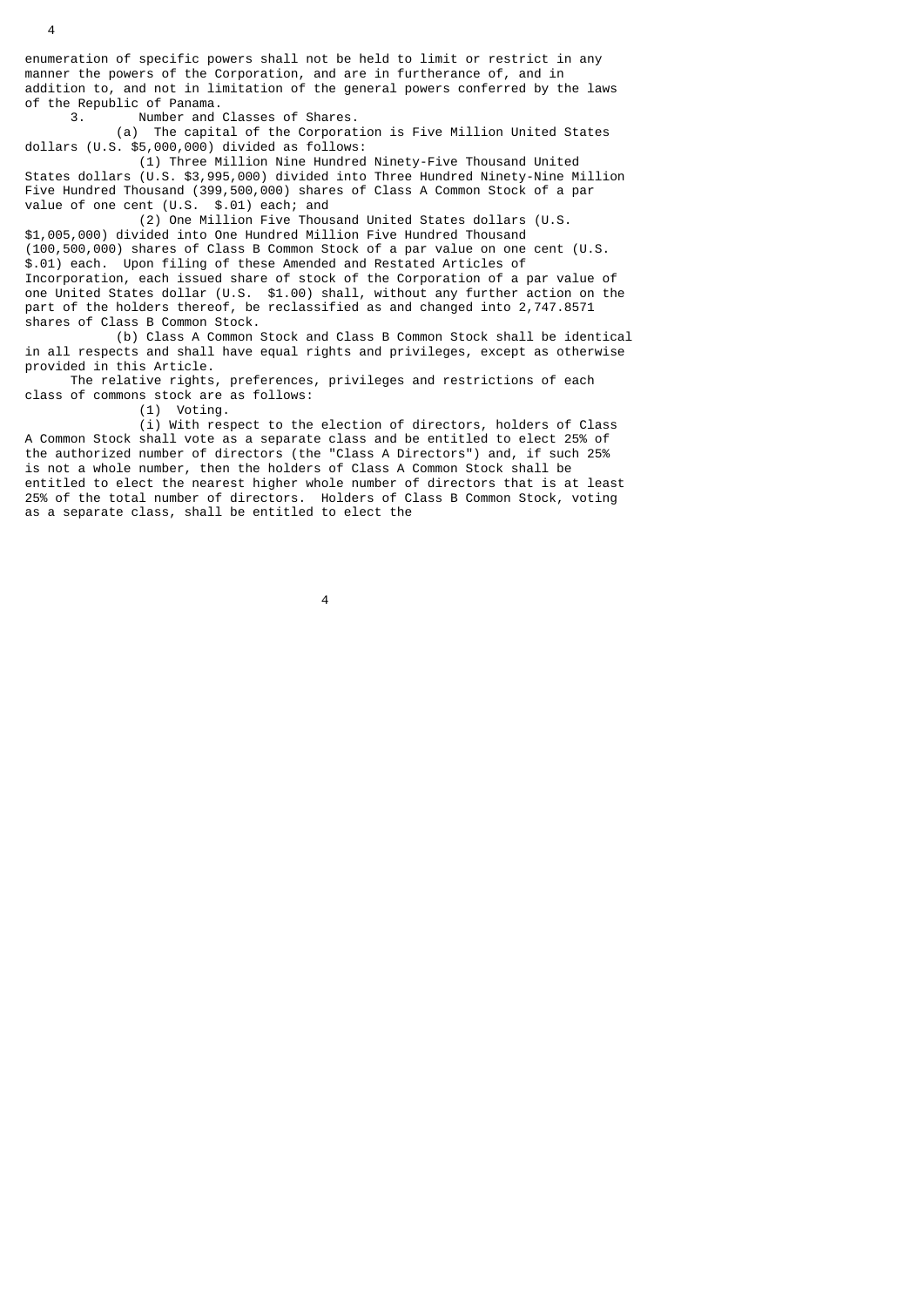remaining directors (the "Class B Directors").

 If, on the record date for any stockholder meeting at which directors are to be elected, the number of outstanding shares of Class B Common Stock is less than 12-1/2% of the total number of outstanding shares of common stock, then the holders of Class A Common Stock will continue to elect a number of Class A Directors equal to 25% of the total number of directors constituting the whole Board of Directors and, in addition, will vote together with the holders of Class B Common Stock to elect the remaining directors to be elected at such meeting, with the holders of Class A Common Stock entitled to one (1) vote per share and the holders of Class B Common Stock entitled to five (5) votes per shares.

 (ii) Any vacancy in the office of a Class A Director may be filled by a vote of the holders of the Class A Common Stock, voting as a separate class, and any vacancy in the office of a Class B Director may be filled by a vote of the holders of the Class B Common Stock, voting as a separate class or, in the absence of a stockholder vote, in the case of a vacancy in the office of a director elected by either class, such vacancy may be filled by the remaining directors of such class, or, if there are no such directors, such vacancy may be filled by the remaining directors. Notwithstanding the foregoing, if at the time of a vacancy in the office of a Class B Director the holders of Class B Common Stock would not be entitled to elect directors, voting as a separate class, pursuant to subparagraph  $(1)(ii)$ , the holders of Class A Common Stock and Class B Common Stock, voting together, shall instead be entitled to fill such vacancy. Any directors elected by either class of the Board of Directors to fill a vacancy shall serve until the next annual meeting of stockholders and until his or her successor has been elected and has qualified. Should the Board of Directors increase the number of directors, any vacancy so created may be filled by the Board of Directors, provided that, so long as the holders of Class A Common Stock have the rights provided in subparagraphs  $(1)(i)$  and  $(1)(ii)$  of this Article in respect of the last preceding annual meeting of stockholders, the

the contract of the contract of the contract of the contract of the contract of the contract of the contract o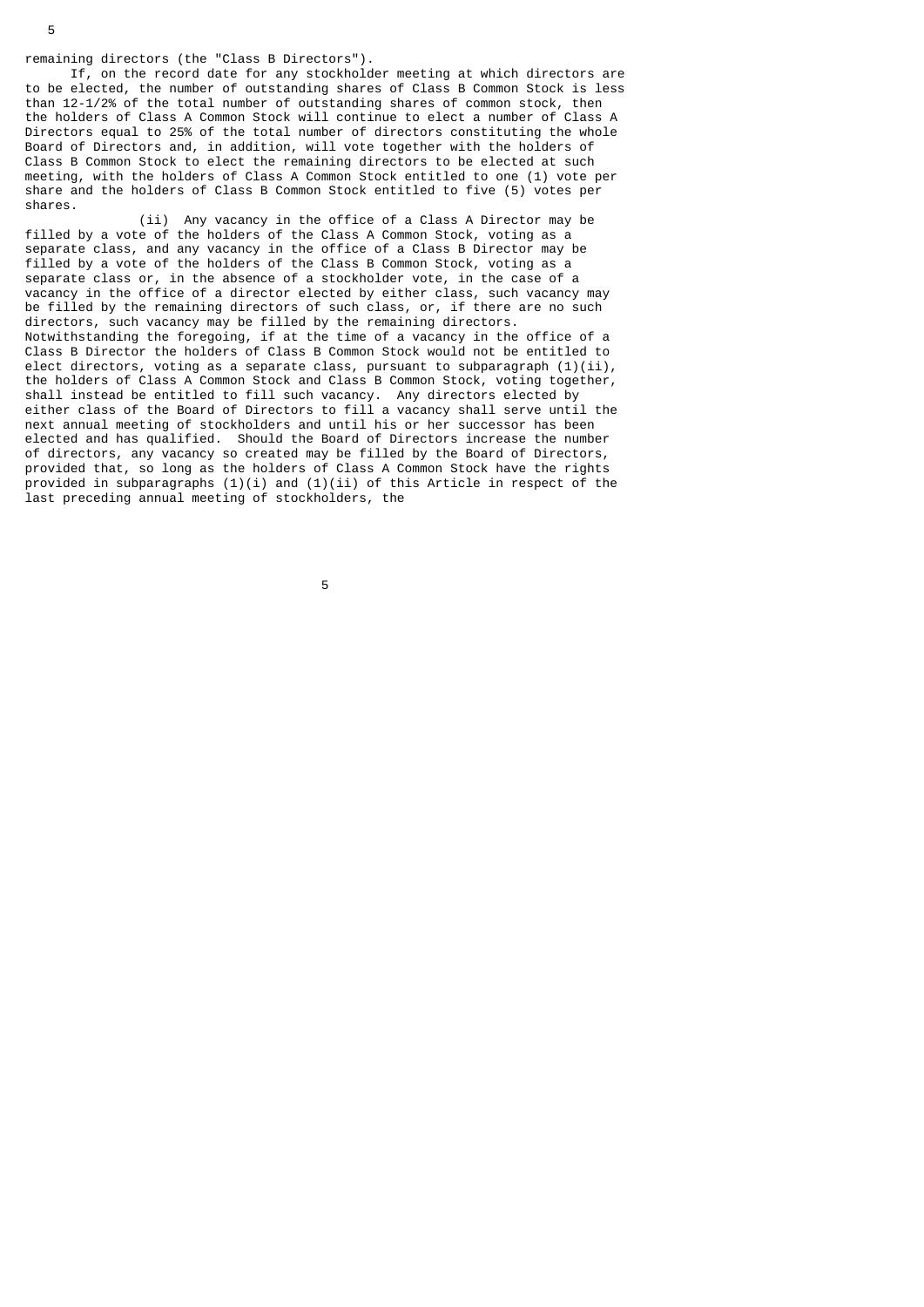Board of Directors may be so enlarged by the Board of Directors only to the extent that at least 25% of the enlarged board consists of directors elected by the holders of the Class A Common Stock or by persons appointed to fill vacancies created by the death, resignation or removal of persons elected by the holders of the Class A Common Stock. Directors may be removed with or without cause only by the holders of a majority of the share of the class of common stock which elected them, or, of such holders of such class of Common Stock would not be entitled at such time to elect a director to fill a vacancy, by the holders of common stock who would be so entitled.

 (iii) The holders of Class A Common Stock and Class B Common Stock shall in all matters not specified in sections (i) and (ii) of this subparagraph (1) vote together as a single class, provided that the holders of Class A Common Stock shall have one (1) vote per share and the holders of Class B Common Stock shall have five (5) votes per shares.

 (2) Conversion. Each holder of record of Class B Common Stock may at any time, or from time to time, in such holder's sole discretion and at such holder's option, convert any whole number of shares or all of such holder's Class B Common Stock into shares of fully paid and nonassessable Class A Common Stock at the rate of one share of Class A Common Stock for each share of Class B Common Stock surrendered for conversion. Any such conversion may be effected by any holder of Class B Common Stock surrendering such holder's certificate or certificates for the Class B Common Stock to be converted, duly endorsed, at the office of the Corporation or any transfer agent for the Class B Common Stock, together with a written notice to the Corporation at such office that such holder elects to convert all or a specified number of shares of Class B Common Stock and stating the name or names in which such holder desires the certificate or certificates for such Class A Common Stock to be issued. Promptly thereafter, the Corporation shall issue and deliver to such holder or such holder's nominee or nominees, a certificate or certificates for the number of shares of

 $\sim$  6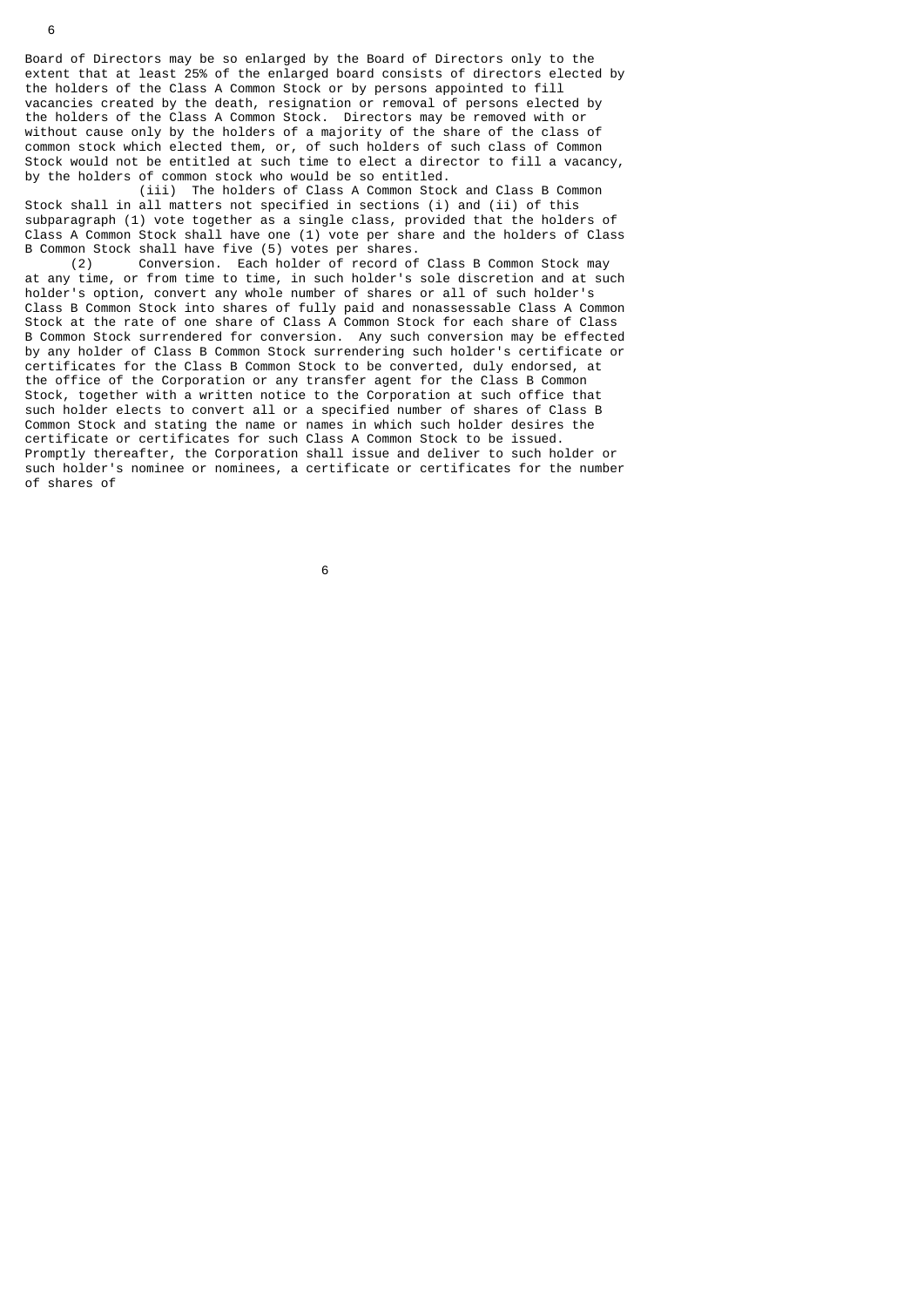Class A Common Stock to which such holder shall be entitled as aforesaid. Such conversion shall be deemed to have been made at the close of business on the date of such surrender and the person or persons entitled to receive the Class A Common Stock issuable on such conversion shall be treated for all purposes as the record holder or holders of such Class A Common Stock on that date.<br>(3) Dividends. Prior to the date shares of Class A Common s

Dividends. Prior to the date shares of Class A Common stock are first issued in an underwritten public offering (the "IPO Date"), the Board of Directors shall have the power to fix the relative rights and the terms of any dividends or distributions on the Class A Common Stock and the Class B Common Stock declared or paid prior to the IPO date. Subject to the next preceding sentence, each share of Class A Common Stock and Class B Common Stock shall be equal in respect of rights to dividends and other distributions in cash, stock or property of the Corporation, provided that in the case of dividends or other distributions payable in stock of the Corporation, including distributions pursuant to stock split-ups or divisions of stock of the Corporation, which occur after the IPO Date, only shares of Class A Common Stock shall be distributed with respect to Class A Common Stock and only shares of Class B Common Stock shall be distributed with respect to Class B Common Stock.

 (c) The shares of Class A Common Stock and Class B Common Stock shall only be issued in registered form.

 4. No Pre-Emptive Rights. No holder of shares of any class shall have any right, pre-emptive or other, to subscribe for or to purchase from the Corporation any of the shares of any class of the Corporation hereinafter issued or sold.

 5. Domicile. The domicile of the Corporation shall be in Panama City, Republic of Panama, however the Corporation may, as provided for by the Board of Directors, engage in business and establish branches and keep its files and assets anywhere in the world.

 6. Duration. The duration of the Corporation shall be perpetual, but it may previously be dissolved pursuant to law.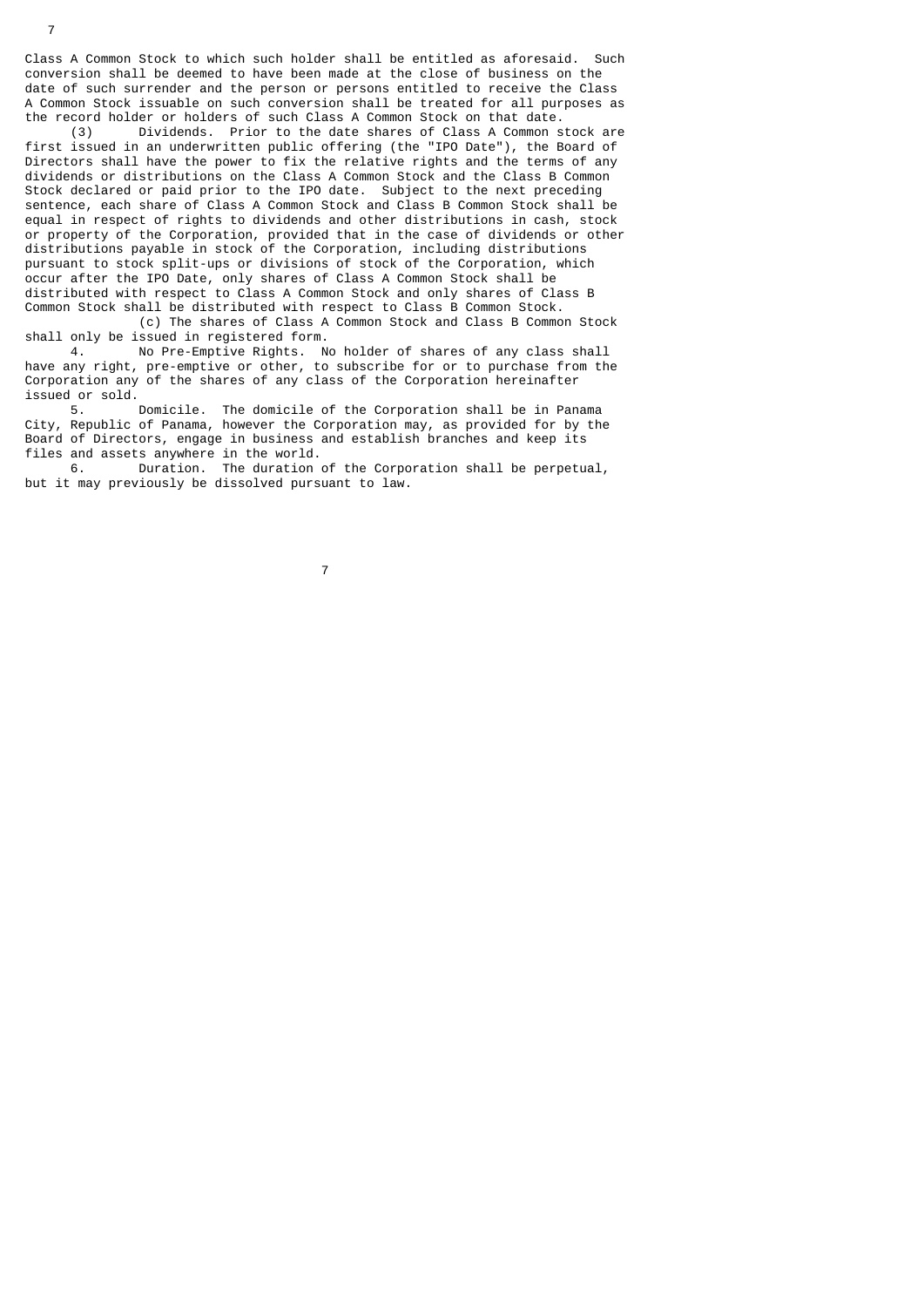7. Board of Directors. The Board of Directors shall consist of no less than three (3) nor more than fifteen (15) members. Within said minimum and maximum the number shall be set forth by resolution of the stockholders or by resolution of the Board of Directors. Directors' meetings may take place in the Republic of Panama or in any other country, and any Director may be represented and vote by proxy or proxies at any and all Directors' meetings. The Board of Directors shall have absolute control and full discretion over the corporations' affairs, being understood that the Board of Directors shall be empowered to contract loans or financing in general, to issue guarantees in respect of its own, its subsidiaries, it and third party obligations, and to mortgage its properties and assets without the prior consent or authorization of the Assembly of the Shareholders of the corporation.<br>8. Officers. The Board of Directors, as so

Officers. The Board of Directors, as soon as possible after the annual election of directors, may choose a Chairman of the Board, a Vice-Chairman of the Board, a President, a Chief Executive Officer, a Chief Operating Officer, a Secretary, a Treasurer, and one or more Vice Presidents, all of whom shall hold their offices until their successors are chosen and qualify. More than one office may be held by the same person. The Board of Directors may from time to time choose such other officers and agents as are necessary, who shall hold their offices for such terms as are determined by the Board of Directors. Any officer or agent chosen by the Board of Directors may be removed at any time with or without cause by the affirmative vote of a majority of the members of the Board of Directors then in office.

 Until the Board of Directors provides otherwise, the legal representative of the Corporation shall be the President and, in his absence, the Corporation shall be represented by the Chairman of the Board.<br>9. Indemnification

Indemnification.

 (a) The Corporation shall indemnify any person who was or is a party or is threatened to be made a party to any

e a construction de la construction de la construction de la construction de la construction de la constructio<br>En 1980, en 1980, en 1980, en 1980, en 1980, en 1980, en 1980, en 1980, en 1980, en 1980, en 1980, en 1980, en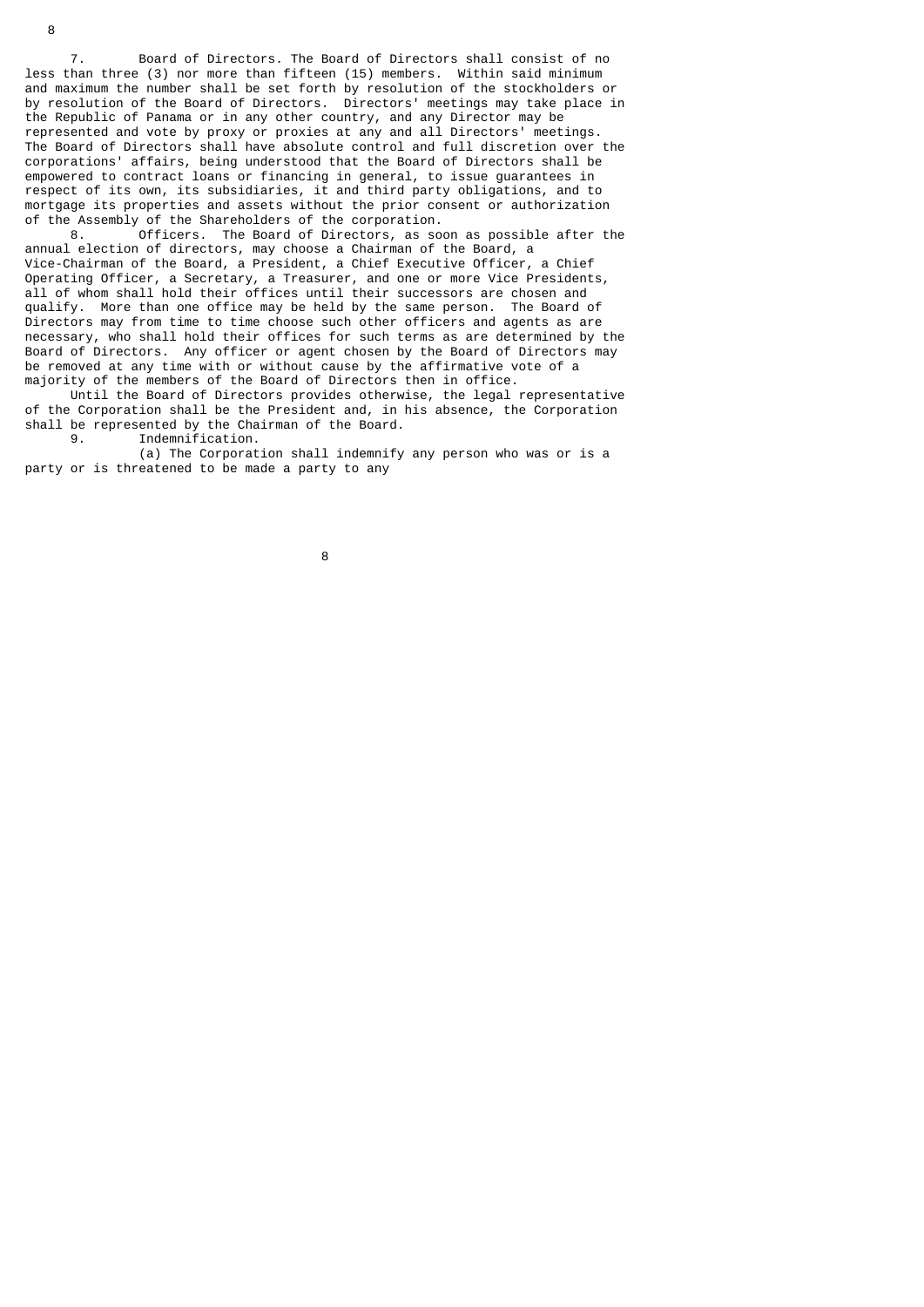threatened, pending or completed action, suit or proceeding, whether civil, criminal, administrative or investigative, by reason of the fact that he is or was a director or an officer of the Corporation, against expenses (including attorneys' fees), judgments, fines and amounts paid in settlement actually and reasonably incurred by him in connection with such action, suit or proceeding to the fullest extent and in the manner set forth in and permitted by the General Corporation Law, and any other applicable law, as from time to time in effect. Such right of indemnification shall not be deemed exclusive of any other rights to which such director or officer may be entitled apart from the foregoing provisions. The foregoing provisions of this Section 9(a) shall be deemed to be a contract between the Corporation and each director and officer who serves in such capacity at any time while this Article 9 and the relevant provisions of the Corporation Law of the Republic of Panama and other applicable law, if any, are in effect, and any repeal or modification thereof shall not affect any rights or obligations then existing with respect to any state of facts then or theretofore existing or any action, suit or proceeding theretofore or thereafter brought or threatened based in whole or in part upon any such state of facts.

 (b) The Corporation may indemnify any person who was or is a party or is threatened to be made a party to any threatened, pending or completed action, suit or proceeding, whether civil, criminal, administrative or investigative, by reason of the fact that he is or was an employee or agent of the Corporation, or is or was serving at the request of the corporation as a director, officer, employee or agent of another corporation, partnership, joint venture, trust or other enterprise, against expenses (including attorneys' fees), judgments, fines and amounts paid in settlement actually and reasonably incurred by him in connection with such action, suit or proceeding to the extent and in the manner set forth in and permitted by the General Corporation Law of the Republic of Panama, and any other applicable law, as from time to time in effect. Such right of indemnification shall not be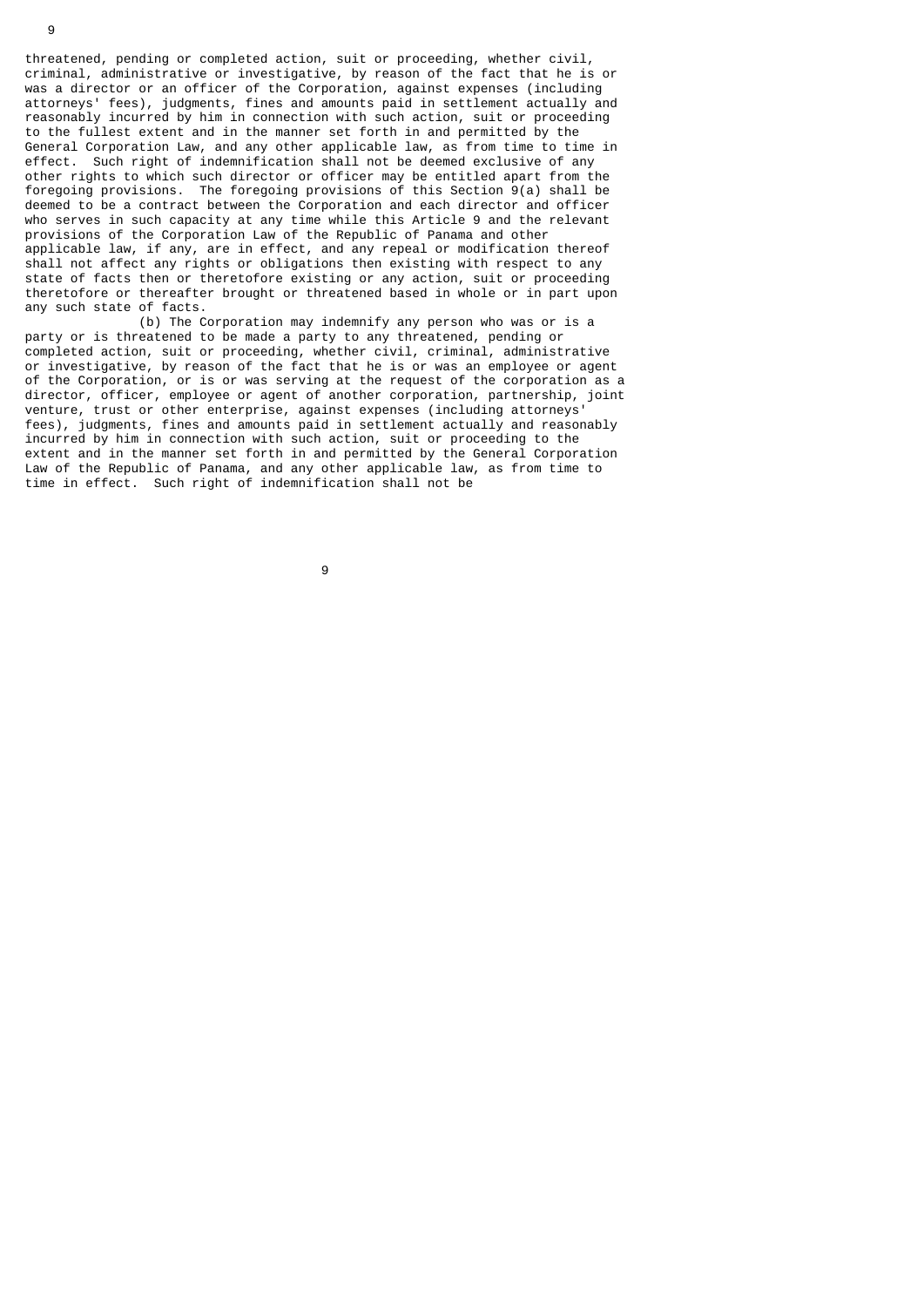deemed exclusive of any other rights to which any such person may be entitled apart from the foregoing provisions.

 (c) The Corporation shall have power to purchase and maintain insurance on behalf of any person who is or was a director, officer, employee or agent of the Corporation, or is or was serving at the request of the Corporation, as a director, officer, employee, or agent of another corporation, partnership, joint venture, trust or other enterprise against any liability asserted against him and incurred by him in any such capacity, or arising out of his status as such, whether or not the Corporation would have the power to indemnify him against such liability under the provisions of Section 9(a) and 9(b) above or under the Corporation Law of the Republic of Panama or any other provision of law.<br>10. Ad

Adoption, Amendment and/or Repeal of By-Laws. The Board of Directors may from time to time make, alter or repeal the by-laws of the Corporation; provided, that any by-laws may be made by the shareholders of the Corporation; and provided, that any by-laws made, amended or repealed by the Board of Directors may be amended or repealed by the shareholders of the Corporation.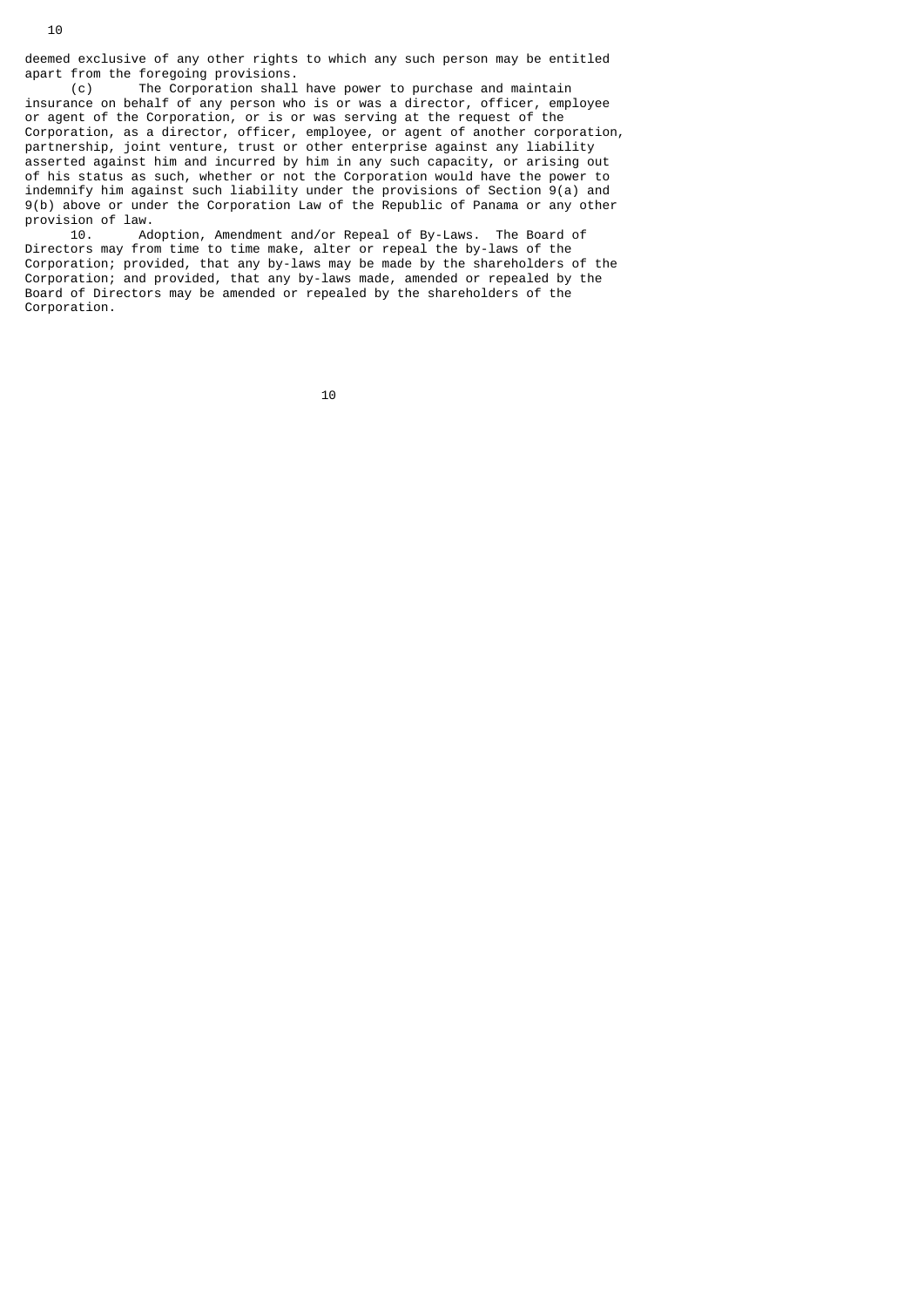|  |                                       | Directors. The names and addresses of the Directors in office |  |  |
|--|---------------------------------------|---------------------------------------------------------------|--|--|
|  | as of the date hereof are as follows: |                                                               |  |  |

| Name                  | Address                                |
|-----------------------|----------------------------------------|
| Micky Arison          | 5225 N.W. 87th Avenue<br>Miami, FL     |
| Ted Arison            | 3915 Biscayne Blvd.<br>Miami, FL 33137 |
| Robert H. Dickinson   | 5225 N.W. 87th Avenue<br>Miami, FL     |
| Harvey Levinson       | 3915 Biscayne Blvd.<br>Miami, FL 33137 |
| Sharon Arison Sueiras | 3915 Biscayne Blvd.<br>Miami, FL 33137 |
| Meshulam Zonis        | 5225 N.W. 87th Avenue<br>Miami, FL     |

In addition to the above directors, the following directors will commence servicing immediately after the IPO Date:

| Name               | Address                                              |
|--------------------|------------------------------------------------------|
| Samuel Adler       | 1221 Brickell Avenue<br>Miami, Florida 33131         |
| William S. Ruben   | 1120 Avenue of the<br>Americas<br>New York, NY 10019 |
| Stuart Subotnick   | Harmon Plaza<br>Secaucus, NJ 07094                   |
| Sherwood M. Weiser | 3250 Mary Street<br>Coconut Grove, FL 33131          |
| Uzi Zucker         | 55 Water Street<br>New York, NY 10041                |
|                    |                                                      |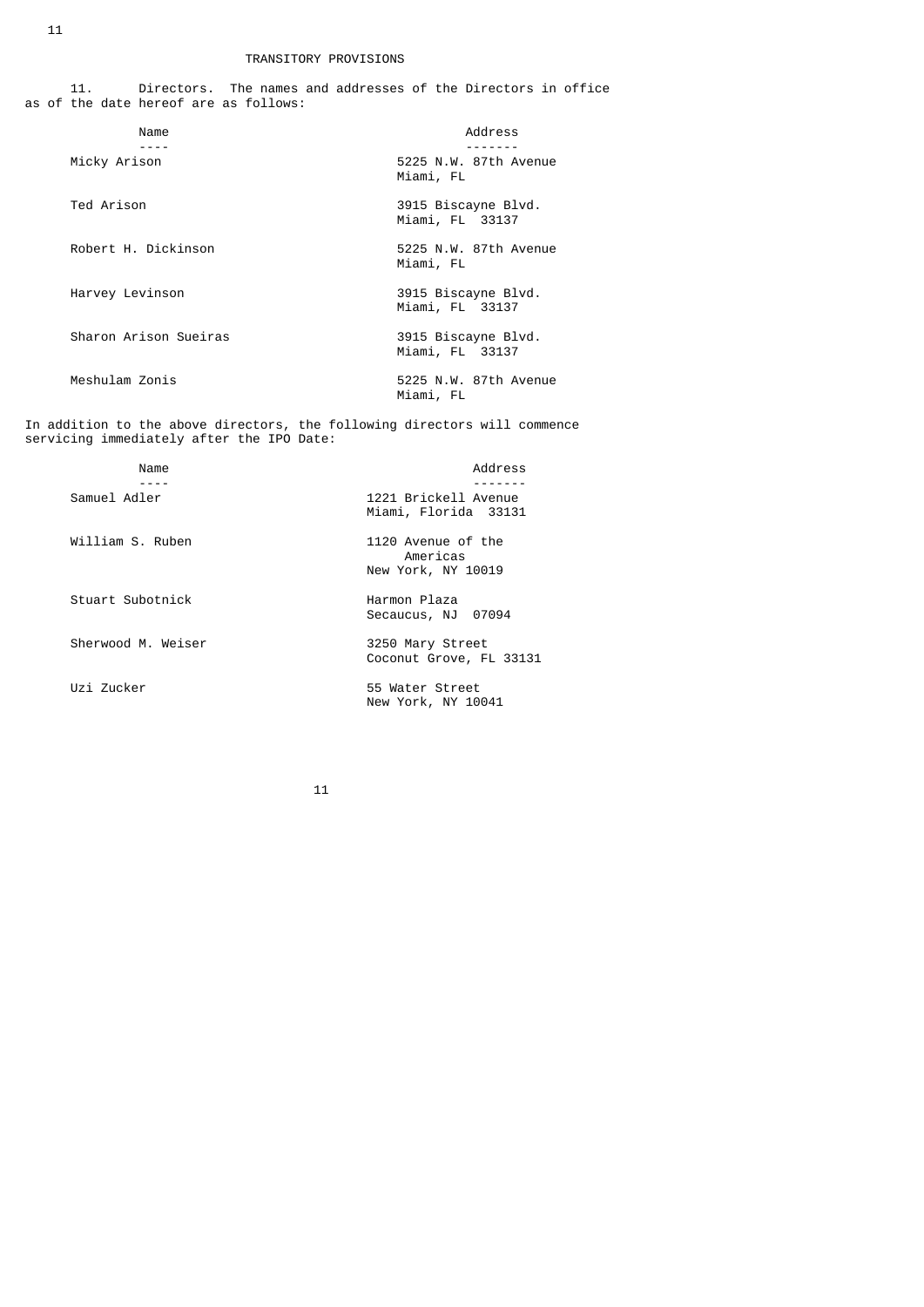All of the above directors shall remain in office until their successors are duly elected and qualified.

 12. Registered Agent. The Registered Agent of the Corporation in Panama City, until the Board of Directors may provide otherwise, shall be Marcela de Perez, 10 Elvira Mendez Street, Interseco Building, 7th Floor, Post Office Box 7440, Panama 5, Republic of Panama.

 13. Subscription by Incorporators. The name and address of each signatory to the original Articles of Incorporation and the number of shares which each such signatory has agreed to take are as follows:

| Name              | Address                                                        | No. of Shares |
|-------------------|----------------------------------------------------------------|---------------|
|                   |                                                                |               |
| Mariano J. Oteiza | No. 8 Aquilino de la 1<br>Guaardia Street,<br>Panama, R. of P. |               |
| Domingo Diaz A.   | No. 8 Aquilino de la 1<br>Guardia Street,<br>Panama, R. of P.  |               |

Amended and Restated in \_\_\_\_\_\_\_\_\_\_, this \_\_\_\_ day of \_\_\_\_\_\_\_\_\_\_\_, 1995.

 LOWELL ZEMNICK LAURENCE D. WINSON --------------------------- ------------------------------- Vice President and Secretary Secretary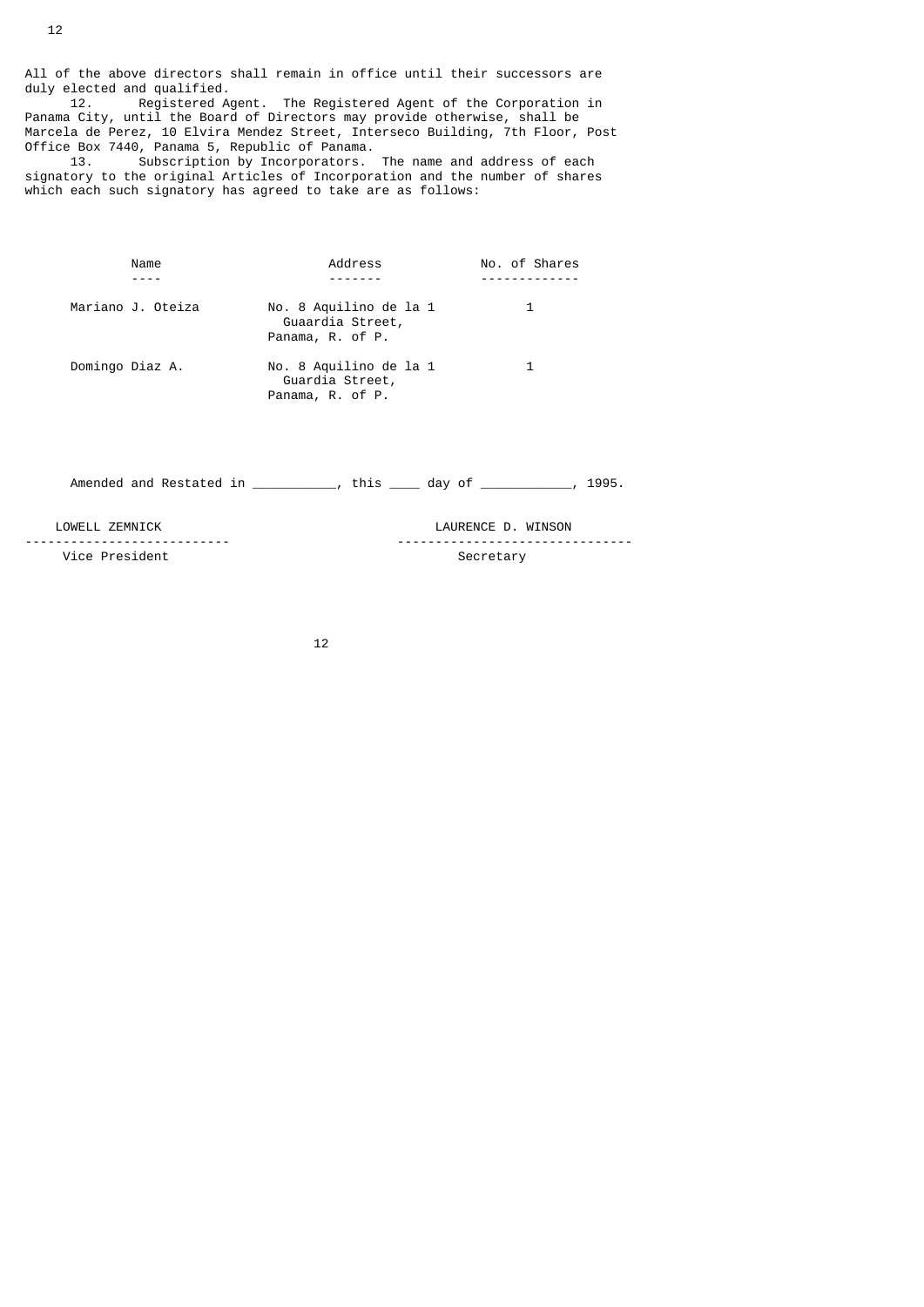CARNIVAL CORPORATION STATEMENT REGARDING COMPUTATION OF PER SHARE EARNINGS (In thousands, except per share data)

|                                                                                                                                                                                                         | THREE MONTHS ENDED FEBRUARY 28,                                                                              |                                         |
|---------------------------------------------------------------------------------------------------------------------------------------------------------------------------------------------------------|--------------------------------------------------------------------------------------------------------------|-----------------------------------------|
|                                                                                                                                                                                                         | 1995 — 1995 — 1996 — 1996 — 1997 — 1997 — 1998 — 1998 — 1998 — 1998 — 1998 — 1998 — 1998 — 1998 — 1998 — 199 | 1994                                    |
|                                                                                                                                                                                                         | $\frac{1}{2} \frac{1}{2} \frac{1}{2} \frac{1}{2} \frac{1}{2} \frac{1}{2} \frac{1}{2} \frac{1}{2}$            | $- - - -$                               |
| Net income<br>Adjustments to net income for the<br>purpose of computing fully diluted<br>earnings per share:                                                                                            | \$67,552                                                                                                     | \$65,051                                |
| Interest reduction from assumed conversion of                                                                                                                                                           |                                                                                                              |                                         |
| 4.5% Convertible Subordinated Notes                                                                                                                                                                     | 1,385<br><u>.</u>                                                                                            | 1,385                                   |
| Adjusted net income                                                                                                                                                                                     | \$68,937<br>=======                                                                                          | \$66,436<br>$=$ $=$ $=$ $=$ $=$ $=$ $=$ |
| Weighted average shares                                                                                                                                                                                 |                                                                                                              |                                         |
| outstanding                                                                                                                                                                                             | 282,826                                                                                                      | 282,674                                 |
| Adjustments to weighted<br>average shares outstanding for the<br>purpose of computing fully diluted<br>earnings per share:<br>Additional shares issuable upon assumed<br>conversion of 4.5% Convertible |                                                                                                              |                                         |
| Subordinated Notes                                                                                                                                                                                      | 6,618                                                                                                        | 6,618                                   |
| Adjusted weighted average<br>shares outstanding                                                                                                                                                         | - - - - - - -<br>289,444<br>$=$ $=$ $=$ $=$ $=$ $=$ $=$                                                      | 289,292<br>=======                      |
|                                                                                                                                                                                                         |                                                                                                              |                                         |
| Earnings per share:<br>Primary<br>Fully Diluted*                                                                                                                                                        | \$0.24<br>\$0.24                                                                                             | \$0.23<br>\$0.23                        |

\*In accordance with Accounting Principles Board Opinion No. 15, the Company does not present fully diluted EPS in its financial statements because the Company's convertible securities are anti-dilutive or result in a less than 3% dilution for the periods presented.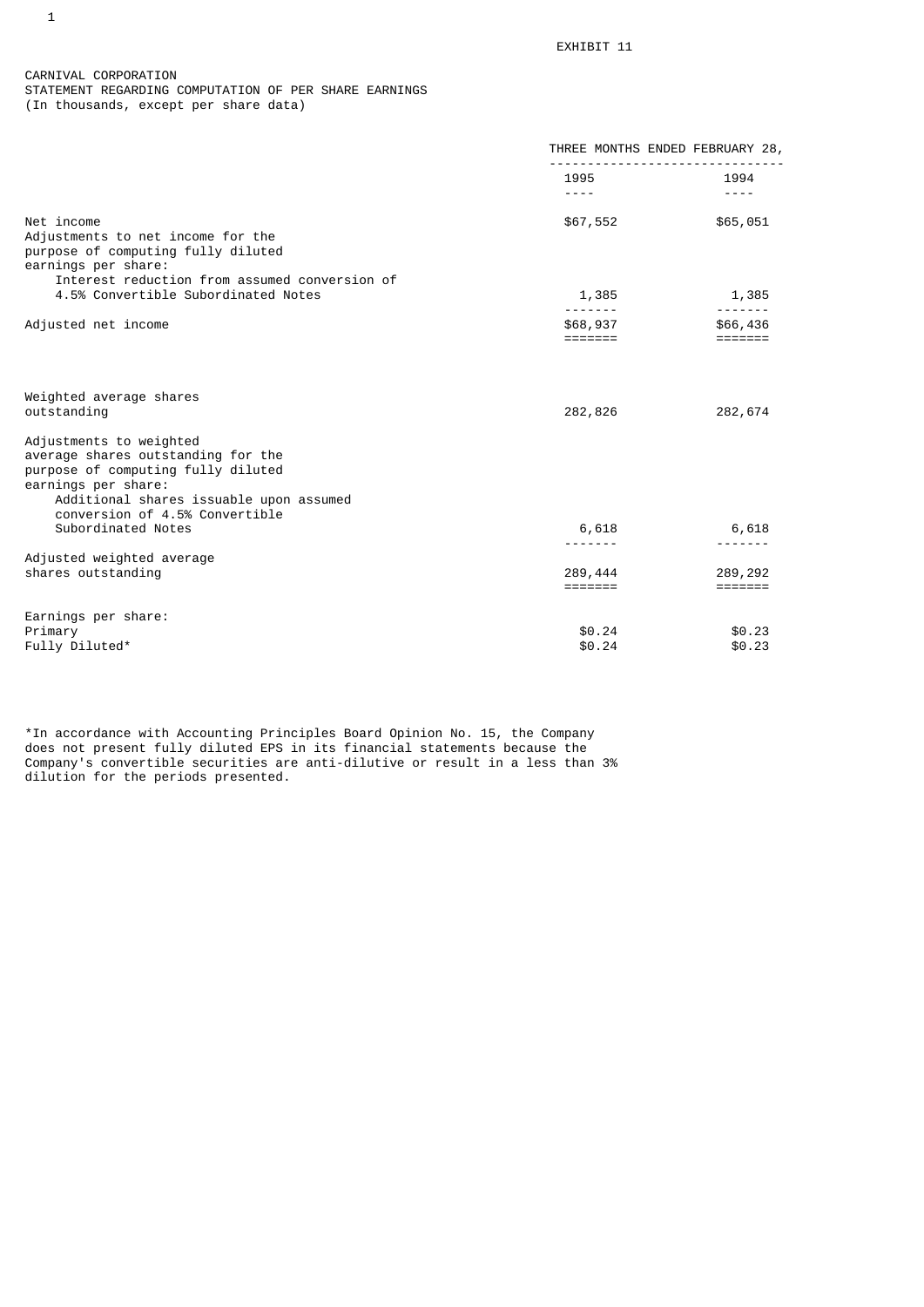### CARNIVAL CORPORATION RATIO OF EARNINGS TO FIXED CHARGES (in thousands, except ratios)

|                                                                 | Three Months Ended February 28, |                                 |
|-----------------------------------------------------------------|---------------------------------|---------------------------------|
|                                                                 | 1995 1994                       |                                 |
|                                                                 | ----                            | $- - - -$                       |
| Net Income<br>Income tax benefit                                | \$67,552 \$65,051<br>(4, 830)   | (4, 285)                        |
|                                                                 |                                 |                                 |
| Income before income tax benefit                                |                                 | 62,722 60,766                   |
|                                                                 |                                 |                                 |
| Fixed Charges:                                                  |                                 |                                 |
| Interest expense, net<br>Interest portion of rental expense (1) | 17,551<br>531                   | 13,137<br>735                   |
| Capitalized interest                                            | 3,805                           | 4,297                           |
| TOTAL FIXED CHARGES                                             | 21,887                          | 18,169                          |
|                                                                 |                                 |                                 |
| Fixed Charges Not Currently Affecting Income:                   |                                 |                                 |
| Capitalized interest                                            | (3, 805)                        | (4, 297)                        |
| EARNINGS BEFORE FIXED CHARGES                                   | \$80,804                        | \$74,638                        |
|                                                                 | ========                        |                                 |
| RATIO OF EARNINGS TO FIXED CHARGES                              | 3.7x                            | 4.1x                            |
|                                                                 | ========                        | $=$ $=$ $=$ $=$ $=$ $=$ $=$ $=$ |

------------------------

(1) Represents one-third of rental expense, which Company management believes to be representative of the interest portion of rental expense.